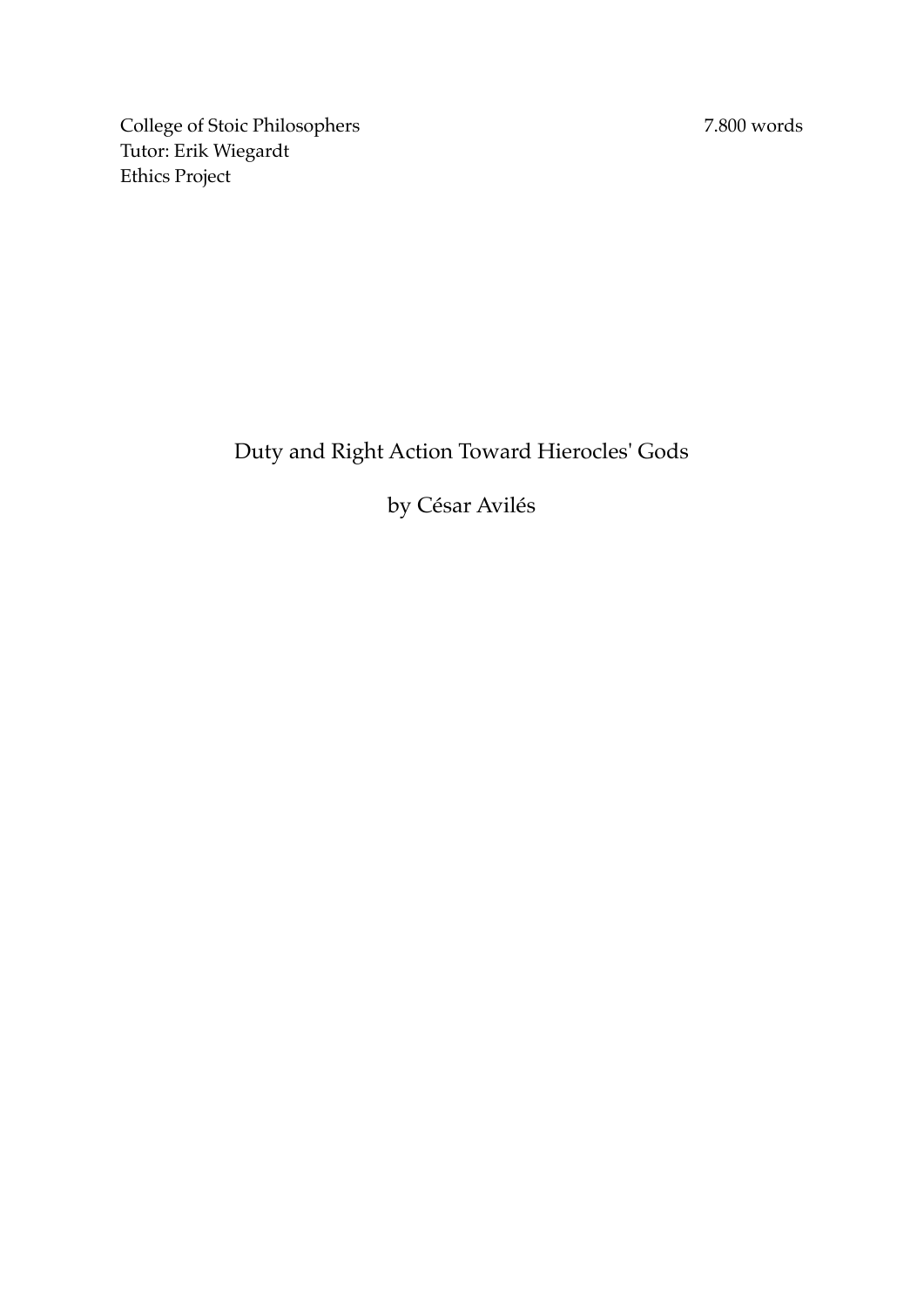# Introduction

In this reflective essay, I will examine Hierocles' theory of duty towards what he considers the three most important relationships. In his treatise *On Appropriate Acts*, he labels them as "kinds of god" and exhorts us to honor them above all other relationships.

Hierocles' most important god is the Stoic God, who *"constitute[s] the primary paradigm for human ethics."*<sup>1</sup> After the Stoic god, Hierocles confides in reason to identify his second most important relationship. He wrote, *"[A]fter the discourse on the gods, it is most reasonable to take up how one should behave toward one's country. For it is, as it were, a kind of second god."*(Hierocles et al. 69) Lastly, he advocates: *"[A]fter the discourse concerning gods and country, what other person could one mention first if not one's parents? Hence we must speak about these, whom one would not err in calling as it were second and terrestrial gods, and indeed because of their nearness, if it is lawful to say so, even more to be honored than the gods."*(Hierocles et al. 83)

<sup>1.</sup> Hierocles, Ramelli, I., Konstan, D., Stobaeus., Suidas, 2009. *Elements Of Ethics, Fragments And Excerpts*. Atlanta: Society of Biblical Literature, p.(l).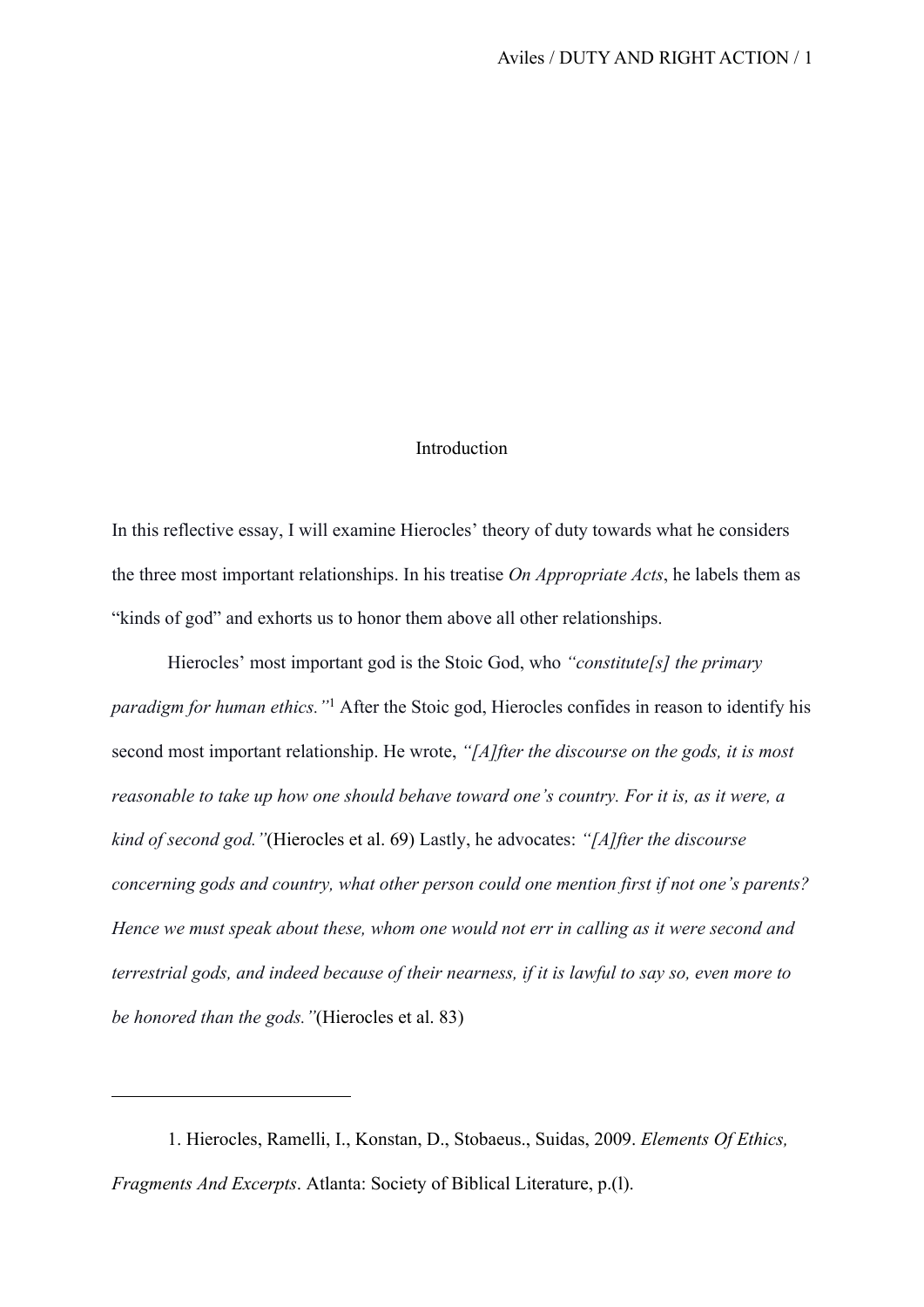The purpose of this essay is to understand Stoic ethical behavior from the perspective of Hierocles and explore possible right actions in my own conduct toward these gods.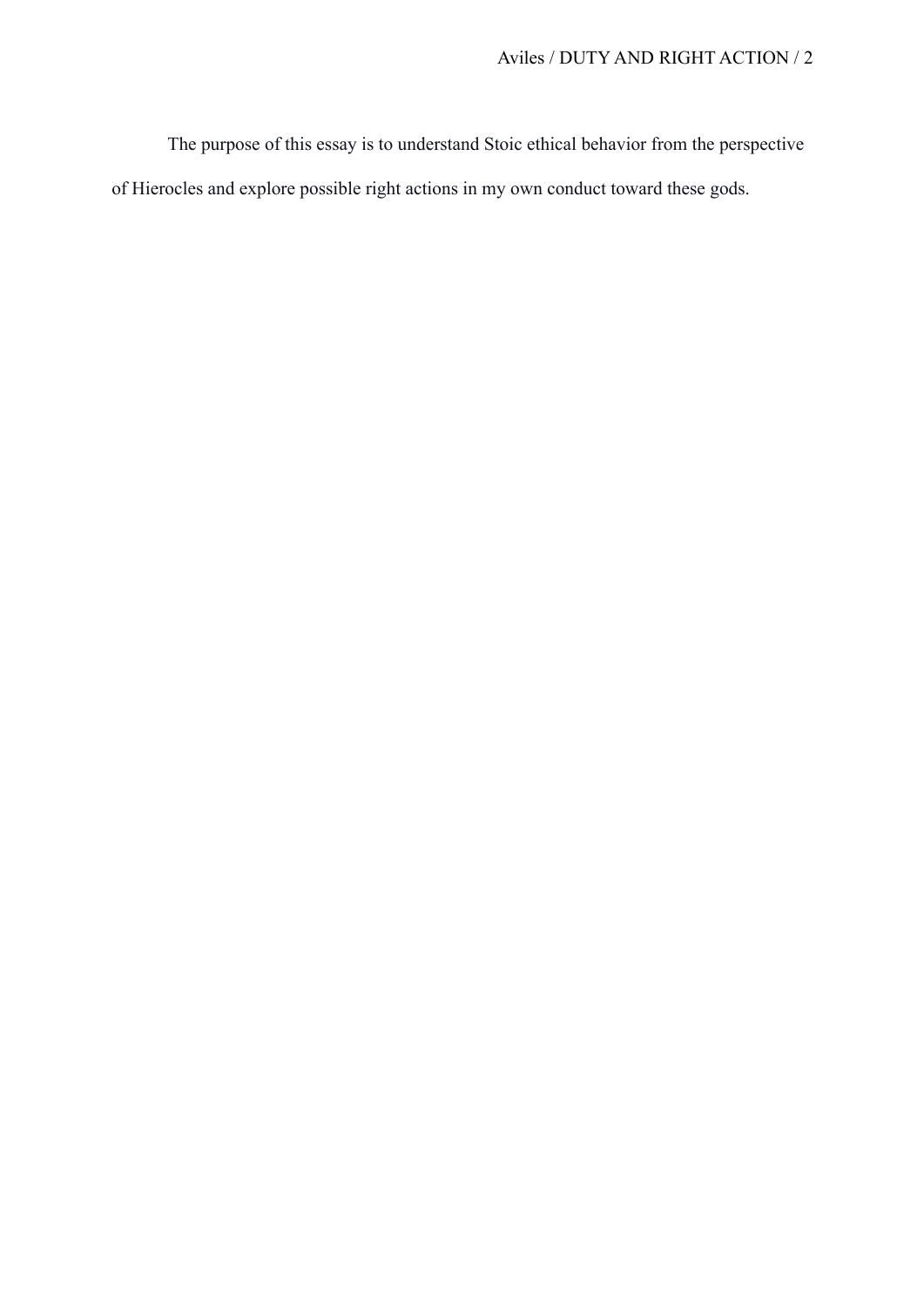## I. Amor Fati

I was dining with the gods. Once a year, I sipped wine with a wealthy music enthusiast who paid my grad school tuition and gave me a generous stipend. My god's assistance allowed me to focus on my ultimate goal: to become an orchestra musician.

*Fortuna* didn't stop there. Another sponsor covered my summer tours with a worldclass symphony orchestra where I traveled playing in the world's best concert halls. Each year, we prepared a repertoire with our coaches, concertmasters, and leaders working in the best symphonies around the globe. Then we would go on tour. And I kept dining with the gods.

Unfortunately, my sponsors disappeared soon after grad school. Armed with a master's degree in violin performance, I moved to Germany to get an orchestra job, but instead, I got a visit from Hierocles' first God2. She came dressed as Fate and told me things I did not want to hear. Having dined with the gods for so long I was ready to pull on

<sup>2.</sup> Ramelli, I., 2015. *Hierocles The Stoic: Elements Of Ethics, Fragments, And Excerpts*. Society of Biblical Literature, p.(l).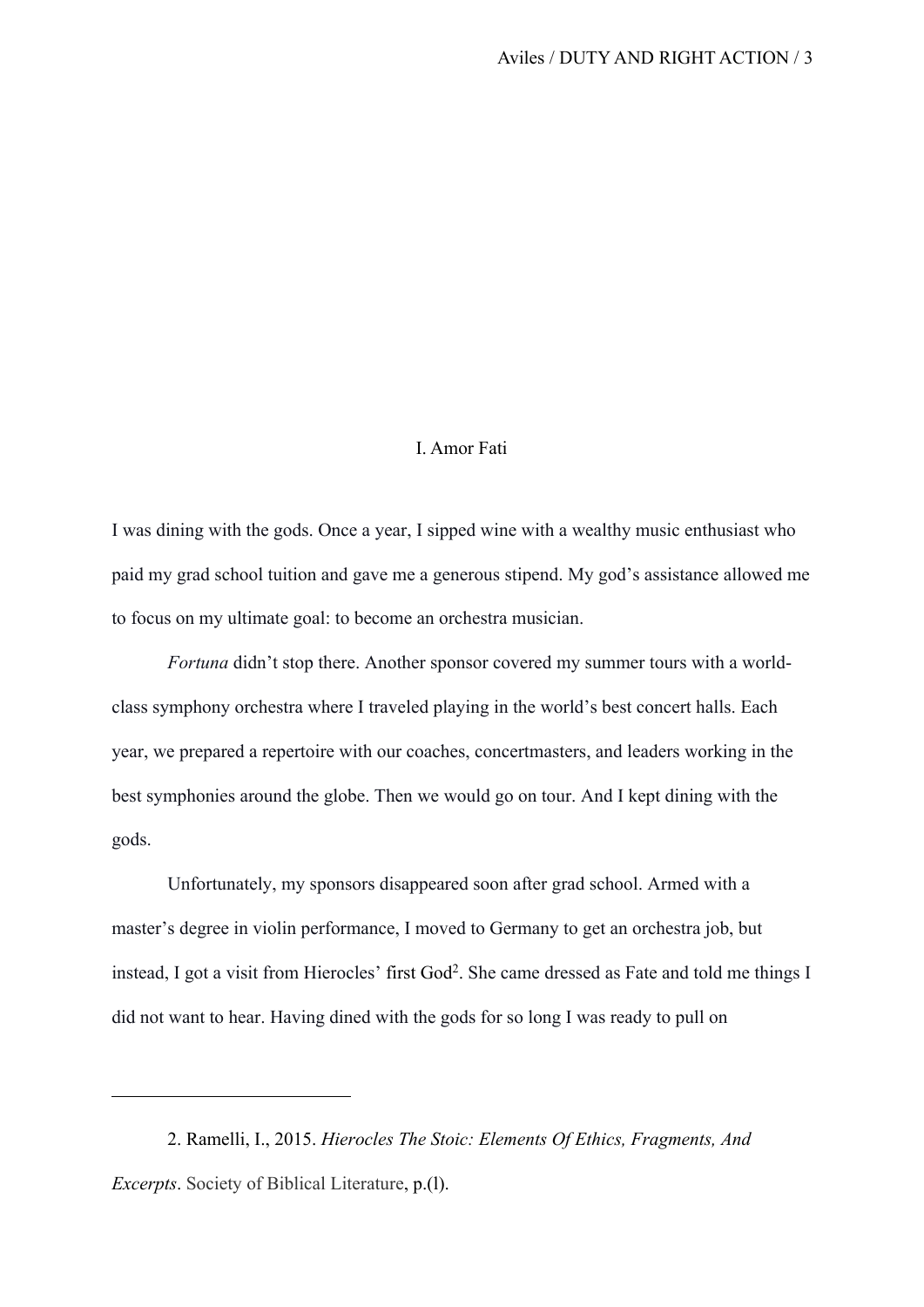Chrysippus' cart for as long as I needed to. I didn't know Fate; I hadn't begun studying Stoicism. At the time, I didn't know that I was dealing with god.

*"Stoic traditionalists believe that Fate is God, and that the consciousness of God orders the universe in the best possible way"*<sup>3</sup>

#

Ever since I played my first note as a student orchestra member, I knew what I wanted to do for a living. Year after year, I watched that goal getting closer, or so I thought. I've had the best teachers and achieved concrete results that proved my worth. I never stopped moving upwards—until Fate showed up. "Sign here," she said.

Money was tight, and I was almost obliged to sign her contract. I accepted a teaching position at the local school of music with the promise that the fight was not over. My orchestra obsession had become imprinted in my soul, almost like an identity. I was an orchestra musician without an orchestra job. Not a teacher. Fate patiently dragged me farther and farther away from my goal, and slowly, like a video game character, I was losing my energy.

Fate is God. God is Reason. Fate is Reason. I muscled my way forward and tried harder, now desperately sending applications and auditions before running out of air. Fate felt none of my blows. Instead, she gave me superpowers I did not want and made sure I succeeded as a teacher. My boss assured me she'd only heard good things about me. Then the email arrived.

3. Wiegardt, E., 2018. *Right And Wrong*. [online] Collegeofstoicphilosophers.org. Available at: <http://collegeofstoicphilosophers.org/show\_book/PDF/eJournal26> [Accessed 16 July 2020].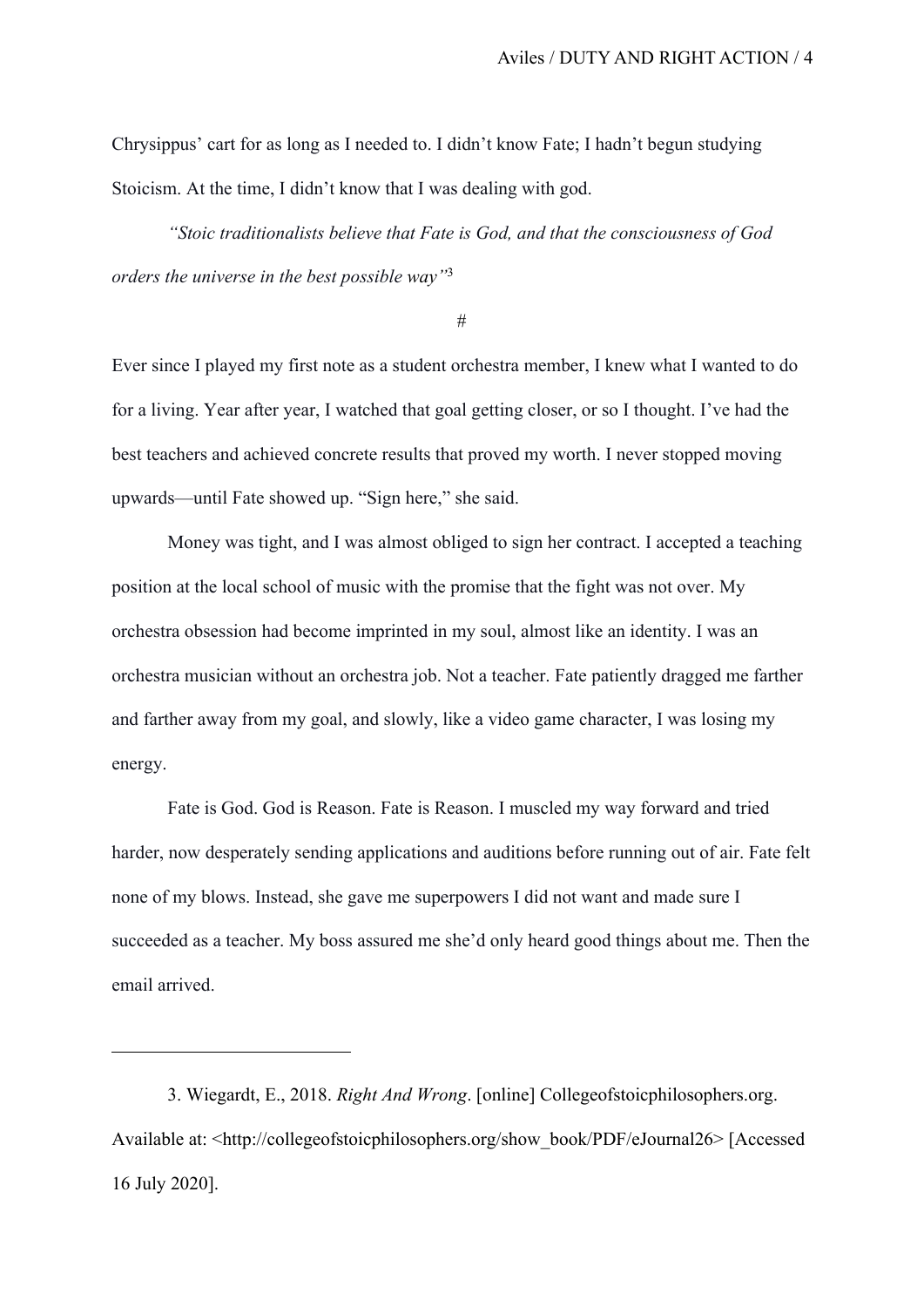After only two and a half years of teaching at the school, they offered me a permanent position. These are rare, and most of the teachers still work on a per hour rate. Some have even been in the faculty for over 20 years and will never see a permanent position. But I, the guy who doesn't want it, have one. Effortlessly.

One option was to quit teaching altogether, take a loan to pay for living expenses and keep auditioning. I had done ten auditions, each one requiring about three months of preparation. Between my orchestra failures and my struggles with the language and culture, I just wanted to leave Germany. I could have probably won an orchestra position back home, but the situation there is not the best, and my gut told me not to do it. With no strength left to fight Fate, I accepted my new role as a teacher for the first time. I let the cart move in the direction it wanted.

 Was this a fatalistic move? I will answer that question in the conclusion of this essay. However, today, eight years after my big intervention, I have a waiting list of students, both in the music school and in my private studio. The teaching business is running great. But still, I keep mourning not having an orchestra job. The Stoics call these emotions *pathe* or passions, which they define as affective responses toward externals generated by false judgment. To find the root of my *pathe,* I decided to study emotions from the Stoic perspective.

#

The Stoics identify two dispositional components to explain how one particular feeling is triggered rather than another. Cicero wrote,

*"What causes a person to be distressed at some event, he says, is not a single belief but a combination of two beliefs: …when our belief in the seriousness of our misfortune is combined with the further belief that it is right, and an appropriate and proper thing, to be*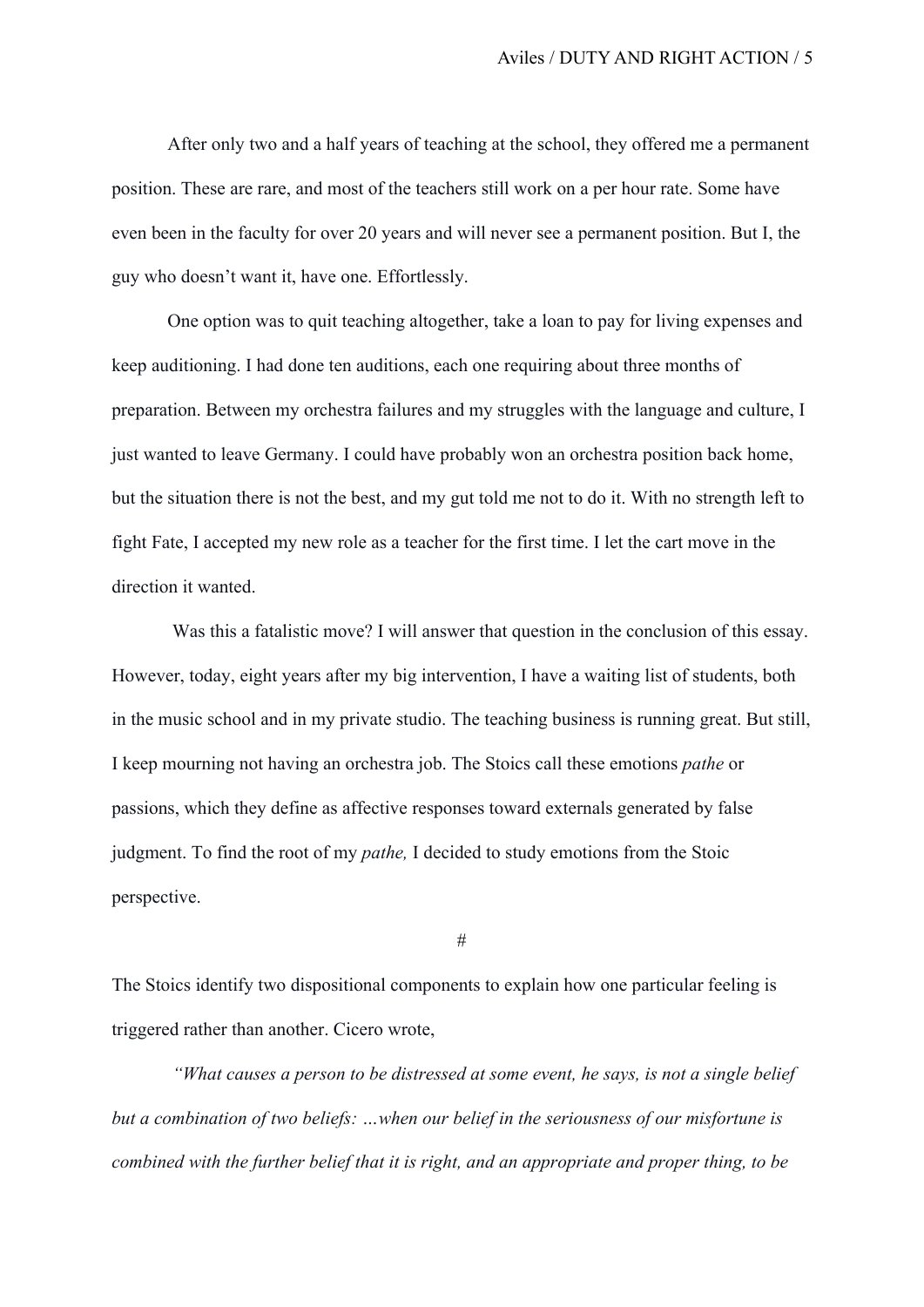*upset by what has happened, then, and not before, there comes about that deep emotion which is distress*<sup>4</sup>*."*

By getting rid of one of the following beliefs: (1) that 'not having an orchestra job is a misfortune,' or that (2) 'it's appropriate to be sad because I don't have an orchestra job,' I should be able to avoid the strong feeling.

But before acting on Cicero's proposal, I'd like to discuss the results of a relevant experiment I conducted a few months ago. For a week, I deliberately tried to teach my students with energy and enthusiasm. I forced my body to stay alert for hours at a time and was mentally present at all costs. If teaching could be enjoyable, I needed to know; and so I tried solving my student's musical problems with grace, eagerness, and even love. After a week, I was exhausted and realized students didn't appreciate what I was doing. But I found fulfillment. Perhaps because I was doing my job, "completely correct." By deliberately wanting to find joy in teaching, I stumbled upon what Viktor Frankl calls 'the will to meaning.'

Frankl wrote, *"What is meant by fulfillment is the fulfillment of meaning rather than fulfillment of the self, or self-actualization. Self actualization is not man's ultimate destination. It is not even his primary intention. Self-actualization, if made an end in itself, contradicts the self-transcendent quality of human existence. Like happiness, selfactualization is an effect, the effect of meaning fulfillment. Only to the extent to which man fulfills a meaning out there in the world, does he fulfill himself. If he sets out to actualize himself rather than fulfill meaning, self-actualization immediately loses its justification. In my* 

<sup>4.</sup> Graver, M., 2009. *Stoicism & Emotion*. Chicago: University of Chicago Press, p.44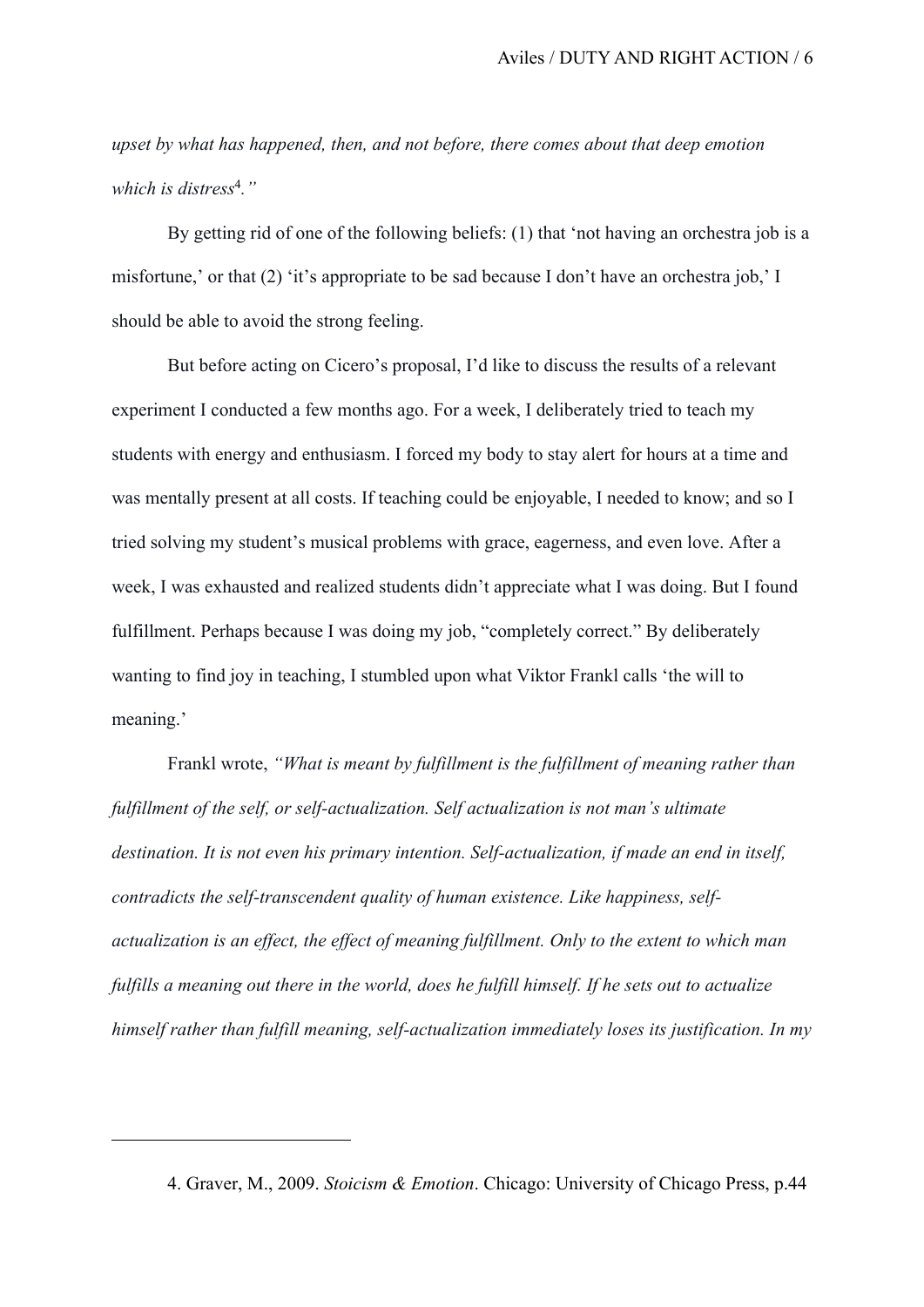*view, excessive concern with self-actualization may be traced to a frustration of the will to meaning."*<sup>5</sup>

According to Frankl, I experience frustration because I am not fulfilling a meaning out there in the world; I am only focused on my own self-actualization, which is to get what I want, that orchestra job. This is something I have to internalize and keep practicing. Thus, having understood that it's entirely in my power to feel fulfilled as a violin teacher (and that these emotions are unrelated to the orchestra job), I'd like to consider Cicero's argument (above) and deal with emotions and their origin.

#

## *(The citations in this section are from Margaret Graver's book Stoicism and Emotion*<sup>6</sup>*)*

For an emotion to form, we have to assent to an initial impression. This initial impression can be interpreted as a feeling; we can call this feeling a pre-emotion because it's not an emotion just yet. This feeling is involuntary (much like an impression), and thus the sage would feel it as well. The Stoics didn't count this feeling/impression as an emotion because assent is not given yet (p.87). Emotions, then, form *when* we assent to that primary feeling. Thus strong emotions are improper assent to impressions (p.101). Zeno defined emotions as excessive impulses disobedient to reason (p.67).

Because I have been assenting to the same initial impression for years, I've formed a *habit.* Today, the strong emotion is generated effortlessly because the more I assent to an initial impression/feeling, the easier the emotion is generated (p.166-167). My ritual of assent, with time, became a belief. And my beliefs, in turn, make up my character, which the

<sup>5.</sup> Frankl, V., 2014. *The Will To Meaning*. Plume, pp.22-23.

<sup>6.</sup> Graver, M., 2009. *Stoicism & Emotion*. Chicago: University of Chicago Press.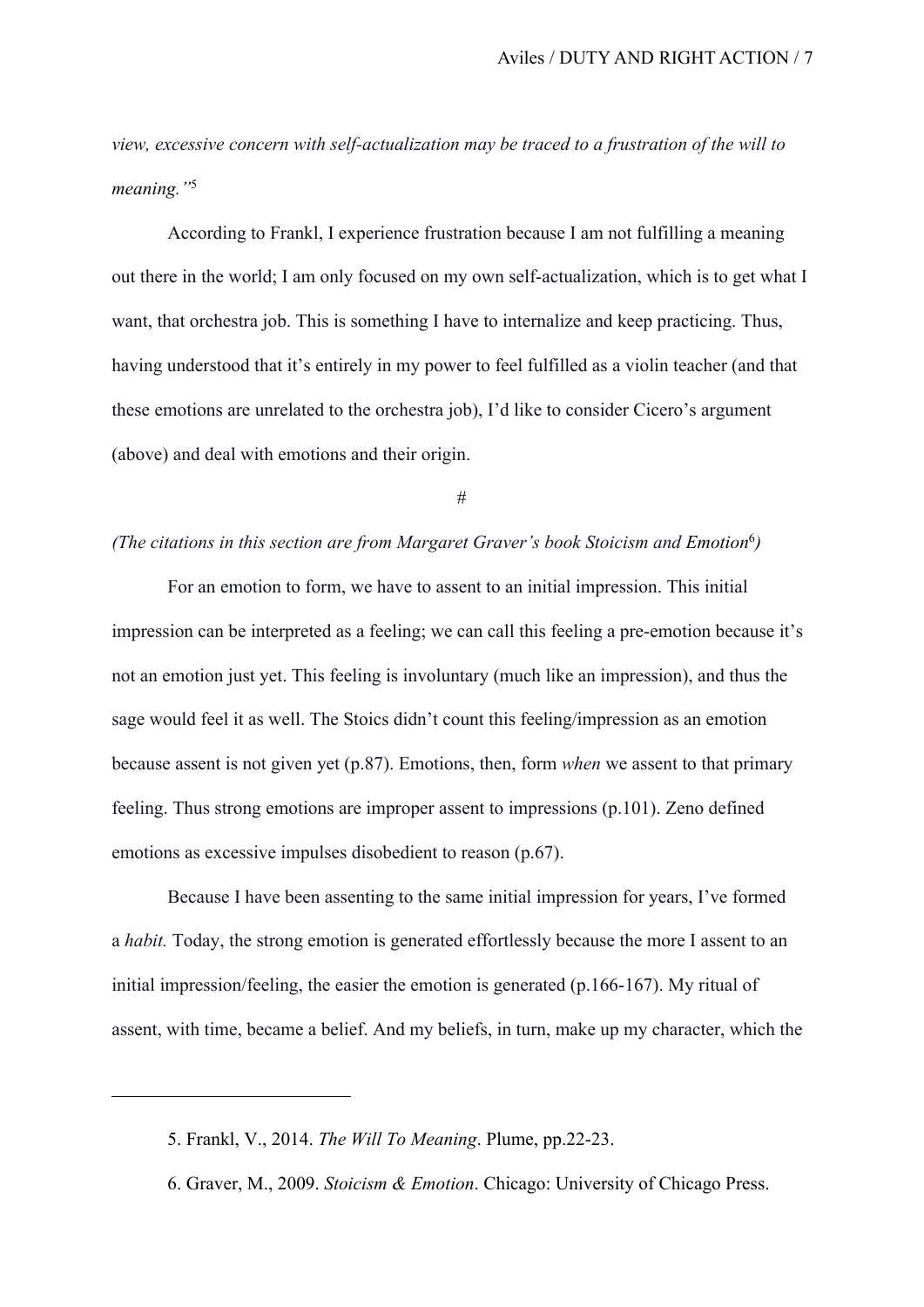Stoics assert is the real reason for my assent to an impression (p.63-64). It is then safe to condone my weak character as the liable promoter of my false belief. My character is culpable for my strong emotion every time I think about orchestra.

To "cure" my false belief, I must work on my character to "*find a new mode of existence in which emotions, in the ordinary and depraved sense, will not occur* (p.70)*."* My current beliefs are clashing against one another (p.50), precisely because I have not achieved a complete and correct understanding of my situation. Thus to exchange a bad emotion for a good one, I must transform myself (p.53). And this transformation starts with my rational faculty. The Stoics would say that this approach will ultimately bring me the liberation I seek (p.63).

As I report on these findings, I have not had the time to practice long enough to have reached a conclusion. However, I've taken extensive notes and plan to implement these in the upcoming weeks. I shall now turn to recognize an important aspect that influenced my orchestra obsession. It is what Cicero calls False Glory.

#

I got out of the bus feeling like Paul McCartney. Hundreds of people gathered around the bus to see us musicians wearing tuxedos and fancy dresses. I was in China with the World Orchestra, and we were getting to the concert hall. It didn't seem like we would play a Shostakovich symphony, but rather like a rock concert. Never have I experienced such excitement from the public toward classical music. I felt like a rock star, but in reality, I was a mere violinist, one of eighty musicians whose "band" would have sounded just as great without him. Nevertheless, I felt important.

*"A false glory, also called 'popular acclaim,' is to be distinguished from true glory, and the latter must still be kept distinct from moral excellence and the right actions in which*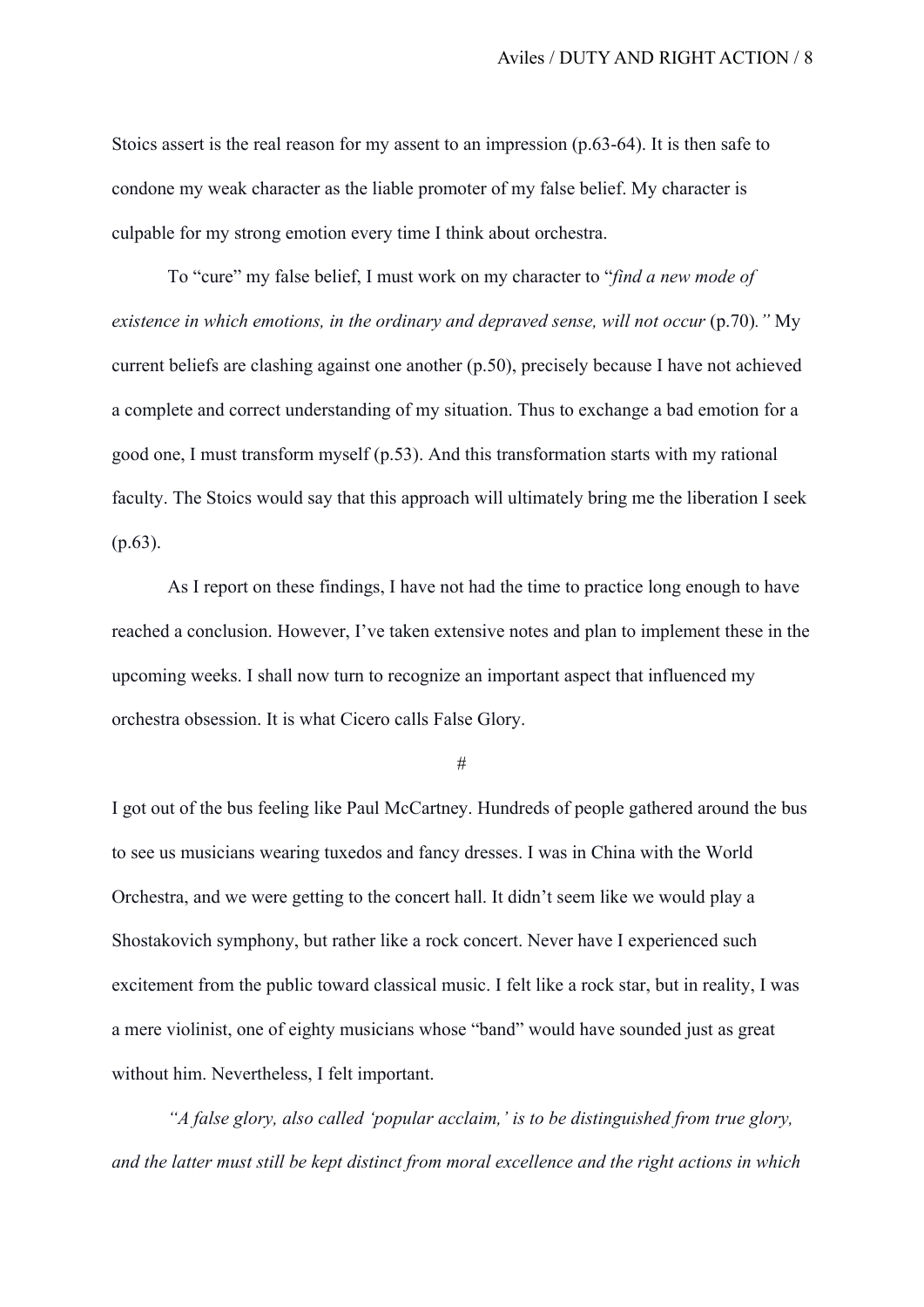*it is displayed.* (p.162)*"* It is easy to judge my experience in China as a "good." But it was only a preferred indifferent. When treated without proper caution, popular acclaim can give rise to bad emotions because the risk of false judgment is too high. On the other hand, real glory is defined by Cicero as the approval by those who know how to judge excellence of character, namely the Stoic teacher and sage. But still, he emphasizes that even true glory should be kept distinct from the "real good," which is continual moral excellence and right actions.

In sum, I would categorize my experiences as follow: in China, I clearly experienced false glory, whereas during my teaching experiment (where I felt fulfillment) I had a true or real glory experience. Fulfillment was reached by right action, cosmopolitanism. However, my constant attempt to act right trumps both the false and true glory experiences. Constant right actions are my true goal as a Stoic Prokopton. These actions are analogous to Fate's will (Hierocles' first god) and will ultimately ensure I live according to Nature.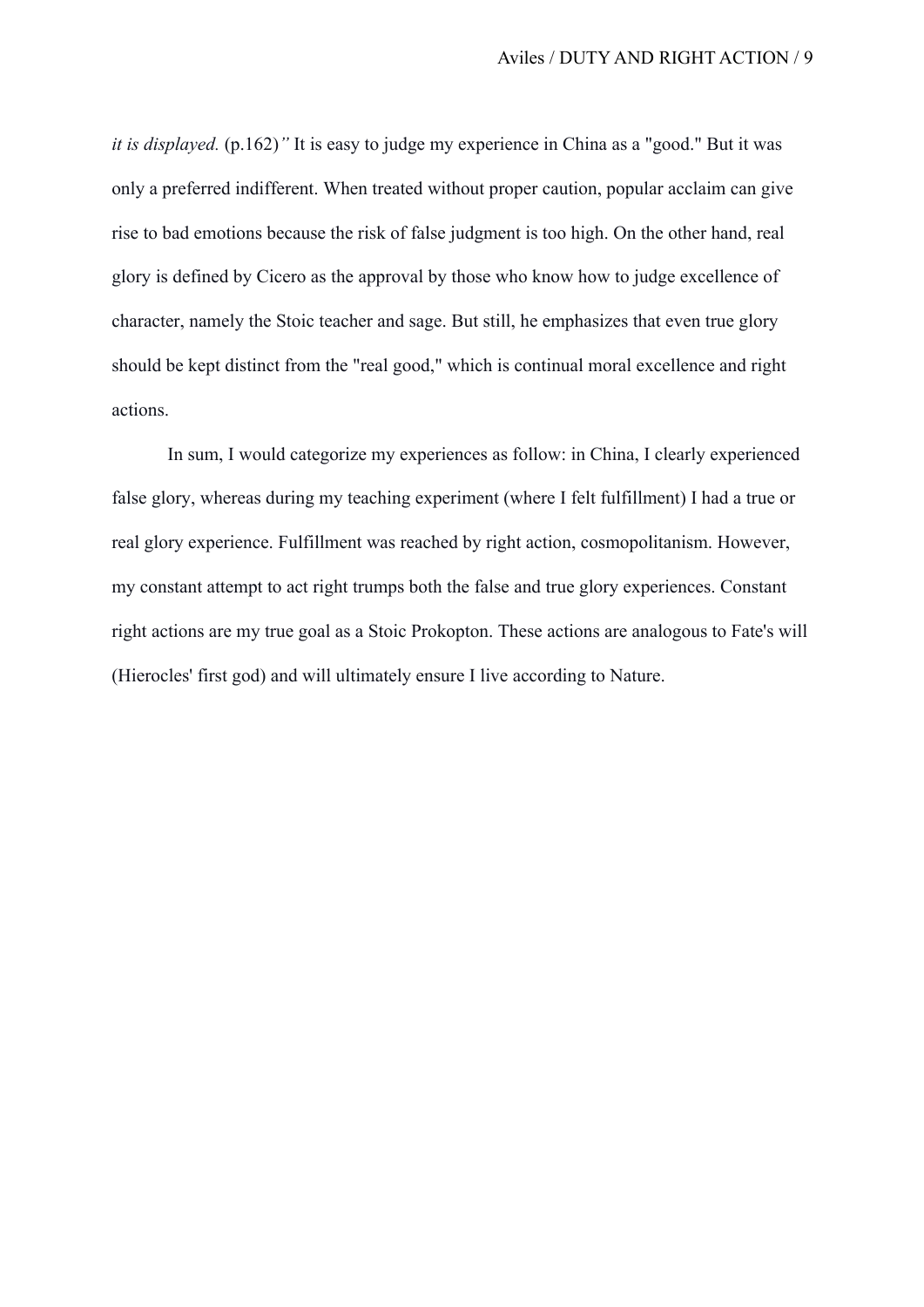# II. Duty in Room 16

I got my second soul in 2001. We started as separate entities spending seven to nine hours a day learning about each other. It's different now. My responsibilities limit the time I can spend with my second soul to about five hours a day. However, after almost two decades of sacred communion, I dare say that we've become one.

"I hate the violin!" yells my eight-year-old student. As soon as he enters room 16, the walls start burning and screaming for his soul. *Welcome to hell*, I construe as I put on my monstrous mask. Luckily, in about 29 minutes, benevolent gods will intervene, and the angelic sound of his Gameboy will turn off the fire in room 16. Resentful, he will mentally flick me off as he leaves my reign. I take off my invisible mask and think, *what the hell did I get into?*

My student is not doing anything wrong—he's only eight. His parents and the system forced him to meet me, his evil ogre, each week for a violin lesson. The purpose of this section is to discover my duty and learn how to lessen the pain of students who are forced to meet with me and learn the violin.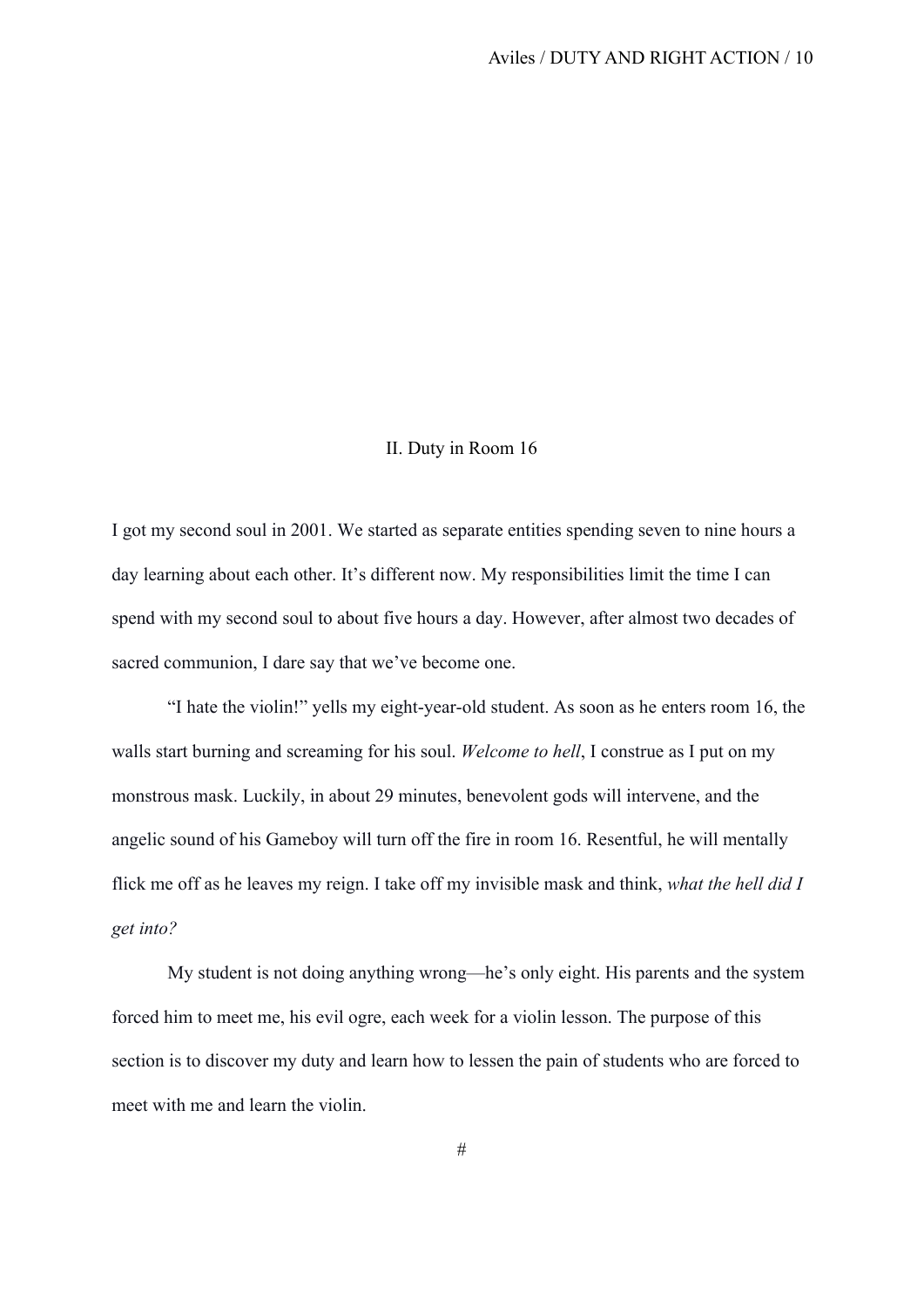(Except otherwise cited, the following footnotes are taken from Ilaria Ramelli's 2014 book7.*)*

In his treatise on *Appropriate Acts*, Hierocles suggests that "*after the discourse on the gods, it is most reasonable to take up how one should behave toward one's country. For it is, as it were, a kind of second god"* (p.67)

Hierocles further explains why he believes one's country overrules family, and even the self (oneself),

*" [A] person would be senseless who preferred one finger over the five, whereas he would be reasonable in preferring the five to just one—for the former ends up discrediting even the preferred finger, whereas the latter, amidst the five, saves also the one—in the same way a person who wishes to save himself more than his country, in addition to doing what is unlawful, is also senseless, since he desires things that are impossible, whereas one who honors his country more than himself is both dear to the gods and is furnished with rational arguments."* (p. 69)

From this very cosmopolitan perspective, Hierocles confides in our rational faculty, a Stoic move, to find one's duty toward the whole. Preferring the whole (i.e. hand) is more *reasonable* than preferring the individual (i.e. finger) because our personal wellbeing highly depends on the wellbeing of the community, for each of us is a member of it. Furthermore, *preferring* the whole can be better translated as *caring* for the whole. When I genuinely care about my relationship with a student, I am selflessly taking care of the whole. This sociable *oikeiôsis* (more on that in a minute) is what I, and others, need to embrace to improve the wellbeing of the whole (which includes ourselves). We instinctively take care of

<sup>7.</sup> Ramelli, I. and Konstan, D., 2014. *Hierocles The Stoic*. Atlanta: Society of Biblical Literature.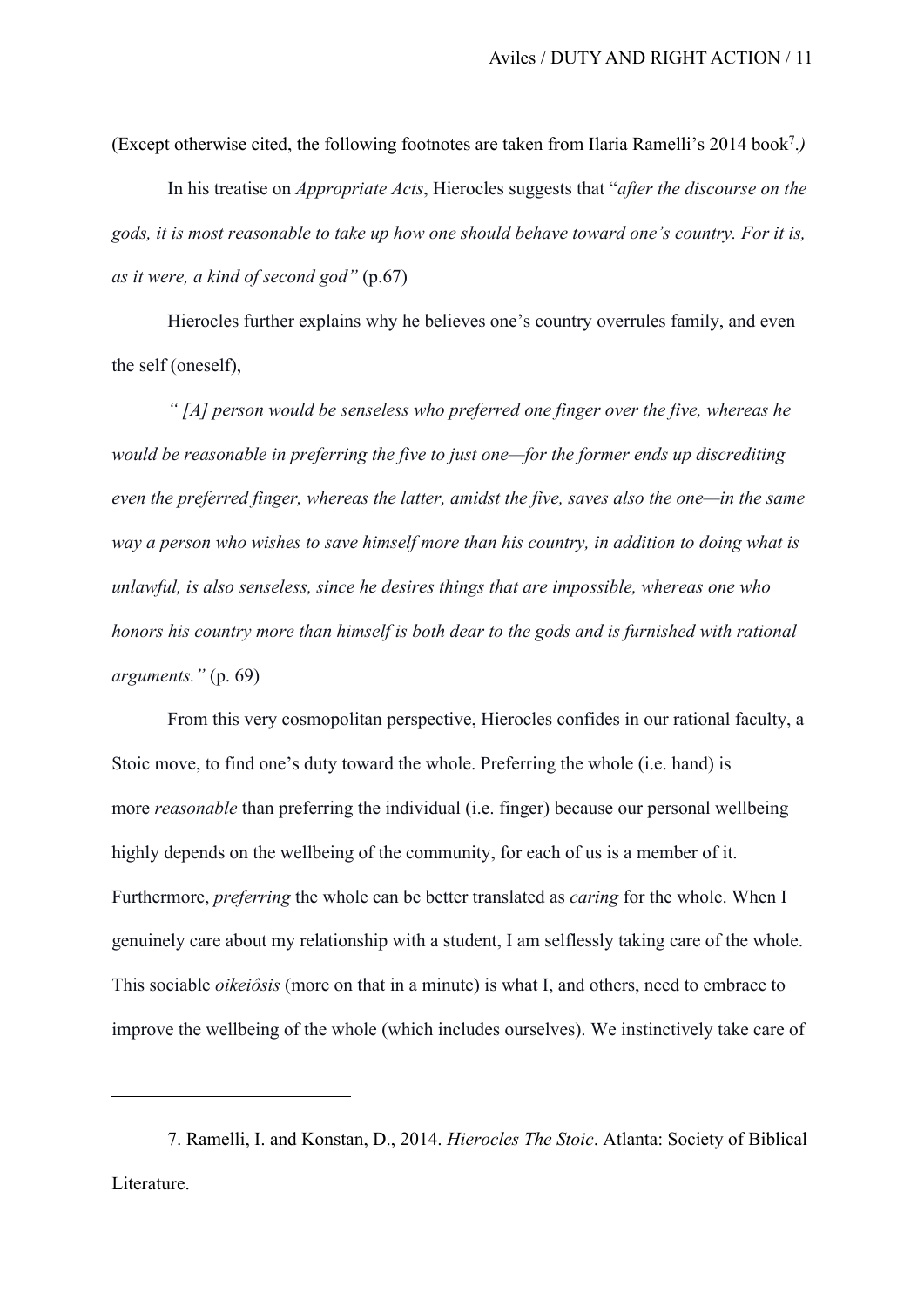ourselves because it ensures our survival. However, this is only the beginning and first level of *oikeiôsis.* To maximize our impact on the whole, and therefore the impact on our own selves, each individual must fully embrace the next level of concern: caring for others.

Hierocles' most famous concept, his circles of concern, demonstrate our commitment to duty toward others and levels of responsibility. His series of concentric circles begin with, "*that representing our own body, then the circles representing our parents, siblings, spouse and children, and on to more remote relatives, and then to members of the same deme and tribe, to fellow citizens, to those who belong to the same people or ethnos, until we arrive at the widest circle, which is that of the entire human race." (Lvi)*

More importantly, *"The width of the circles and their distance from the center constitutes the standard by which to measure the intensity of our ties, and therefore of our duties, toward people." (Lvi)*

The farther away from the self a particular circle is, the less responsibility is expected toward them (i.e., responsibility toward your kids vs. responsibility toward a stranger). Moreover, Hierocles suggests we *"reduce as much as possible the distance from each circle to the next one out and thus to create the closest possible oikeiôsis,(Lvi).* He further details the various types of *oikeiôsis*:

- (1) that toward oneself,
- (2) toward one's offspring (xxxii), which is equal to the self,
- (3) toward others (the so-called sociable *oikeiôsis*),

(4) and toward external things (xxxiv)*"*.

Hierocles encourages us to *"employ the onomastic strategem of designating others by names appropriate to a degree of relationship one step closer to us than that which characterizes them in reality. (Lvi)"* Does this mean I should call my eight-year-old student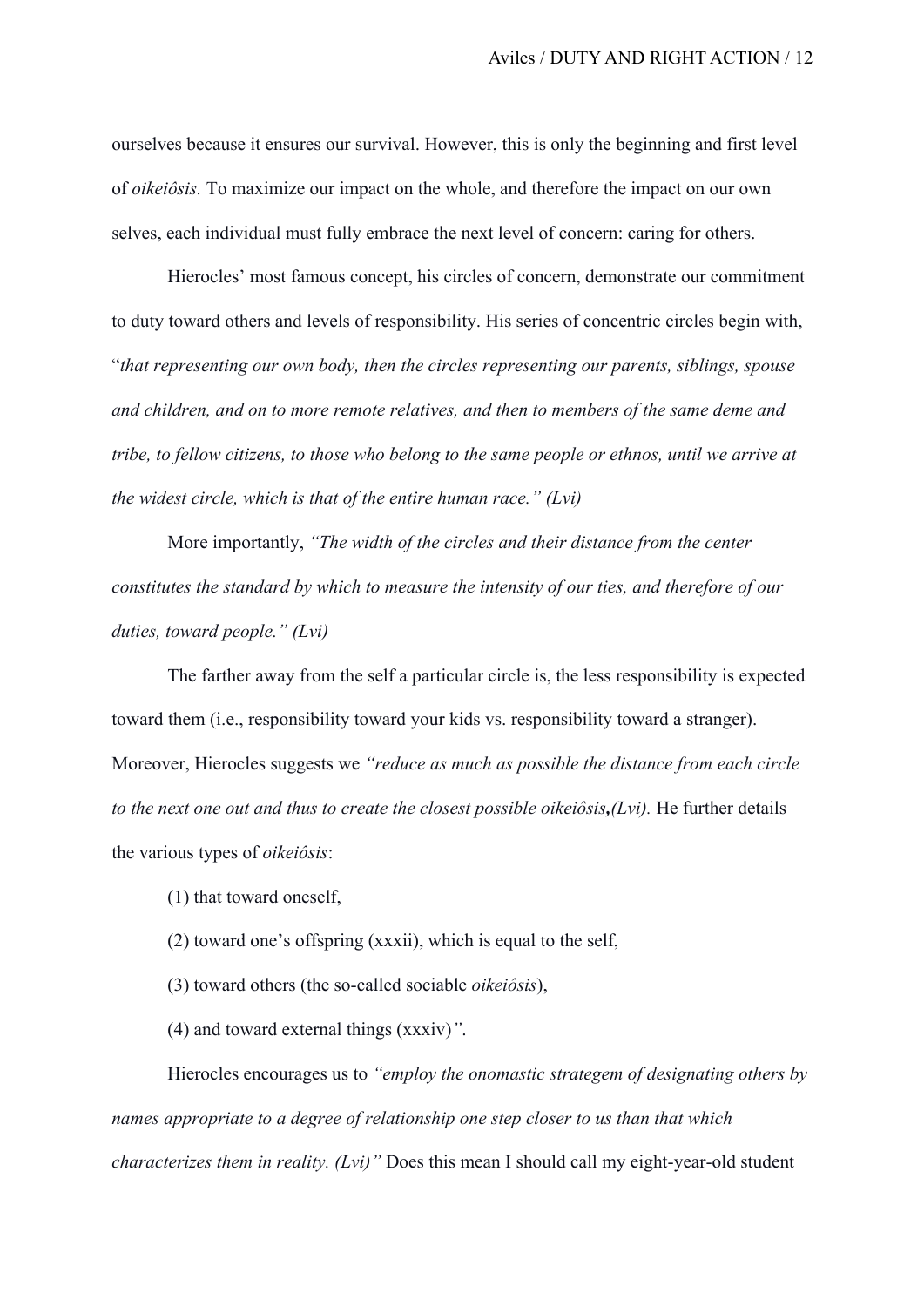"son"? To his face? Considering that I teach in Germany and the custom of calling people "son" is not adequate, I can *visualize* my student like a son.

Moreover, I believe that showing and feeling affection is crucial for this experiment to succeed. It is affection that will bring my student closer to my self and reduce the distance from his previous category (of a mere citizen) to someone I dearly care about. However, I not only care and feel affection toward my family; I love them. Must I then love my student? If so, would that love be any different?

*"As one comes to think of the persons in the wider circle as truly belonging to oneself, one will be increasingly motivated to behave toward them in the way the wise person would do."* <sup>8</sup>

If the actions of the wise are analogous to that of the gods, and the wise narrows all of his relationships to the self circle, then the wise (like the gods) is one with all. He loves all because he loves himself (*oikeiôsis*). This approach reminds me of the active principle, which we all share a portion of—the Logos. Furthermore, by owning a portion of the Logos, my student is connected to the All—and so am I. Everyone and everything is connected to the All because we are all the All.

The kind of love I would give my student is consequently related to the divine spark. I hypothesize that Pneuma, as it permeates and shapes everything, also comprises of love. And as an essential component, it may help the Cosmos flourish and evolve. Love then belongs to the connection between all things, and thus it may be crucial to reduce the distance between concentric circles. Once my student's circle is close enough to my self, it will be easier to

<sup>8.</sup> Graver, M., 2009. *Stoicism & Emotion*. Chicago: University of Chicago Press, pp.176-177.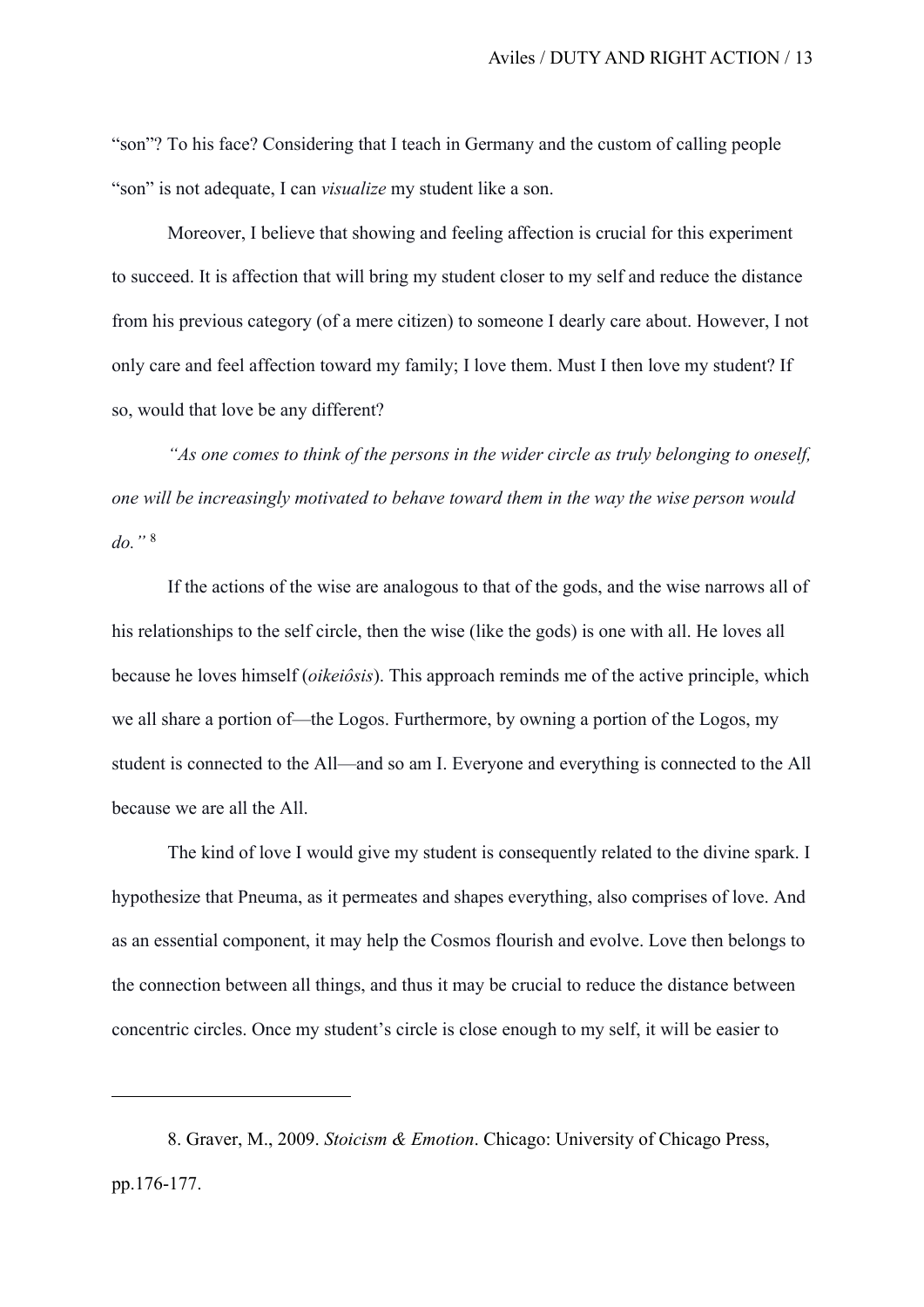feel *compassion* for him (i.e., compassion for a son vs. compassion for a stranger). By actively pursuing these cosmopolitan traits, I concentrate on my duty, which I argue is to love and care, while keeping an eye on those strong emotions (passions) that build when I am careless. (The word "passion" in religion and philosophy is identified with innate or biologically driven emotional states.)<sup>9</sup>

#

*"For these reasons I claim that whoever behaves rightly toward his country must rid himself of every passion and illness of the soul. He must also observe the laws of his country as though they were second gods, by living in accord with their guidance and, if anyone should attempt to transgress or change them, by making every effort to prevent him and opposing him in every way."* (p. 71)

 Lastly, Hierocles talks about loyalty to our country's laws because they ensure the wellbeing of the whole. Yet I think Hierocles would agree that a good Stoic follows reason first, for the system is imperfect and may constitute flawed or irrational laws. These, in turn, may contribute to injustice as sometimes irrational behavior does. Moreover, the system also creates a kind of "law" in its customs, which may strengthen a community. But again, if followed blindly, they may not be reasonable, and we may run the risk of creating injustice.

My eight-year-old student is a victim of injustice, in my opinion. The culture (customs) convinces his parents that learning an instrument is necessary, regardless of his very own nature. And if I ever tell his parents that music is not in his nature, I will get fired. I can't say stuff like that. He's our customer; we need their money! I can still act right,

<sup>9.</sup> En.wikipedia.org. 2020. *Apatheia*. [online] Available at: <https://en.wikipedia.org/ wiki/Apatheia> [Accessed 14 September 2020].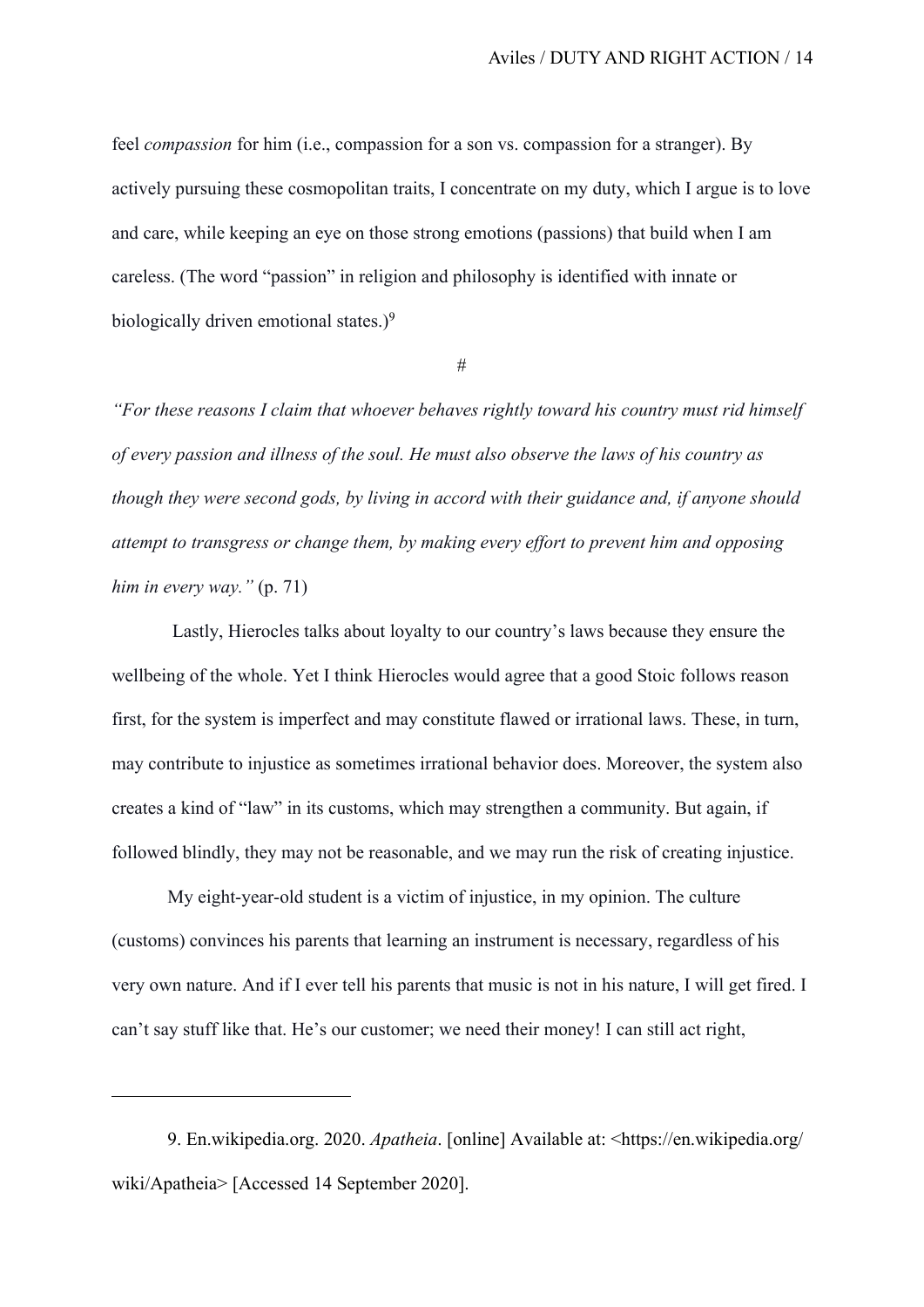however, and my hands are not tied. As long as I have a functioning rational faculty, I can choose how I deal with externals. Here's what I can do to act right.

I can bring energy and joy to the classroom and conserve a suitable learning environment. Even if I am tired, I can decide to act energetically because it ultimately influences the outcome of what happens in room 16. I am not faking my attitude; I'm deciding to act with energy for our lesson's sake. This approach helps both of us: my student learns in an efficient environment, and I fulfill my mission as the teacher. Furthermore, as one of two people in the room, I control half of what happens in room 16. Deliberately *caring* about my relationship with my student, regardless of his poisonous comments (dispreferred indifferent), should help with the image I portray. However, I am not a therapist, and caring doesn't mean acting like one. In the past, when students had a tough time, I would spend most of the lesson dealing with their personal life. Seneca reminds us that "to relax the mind is to lose it." Listening to their rants got me into a passive mode of teaching, which was more like resting. I won't stress about this, but I need to maintain strictness not to lose focus.

 Finally, I will follow Marcus' advice and *"frequently consider the connection of all things in the universe and their relation to one another."* (Meditations 6. 38.) This process begins with the practice of sociable *oikeiôsis:* caring for the wellbeing of others. Visualizing my connection to all living beings is where my focus will be; I trust this approach will help lessen the pain of students who, like my eight-year-old, are forced to meet me in room 16.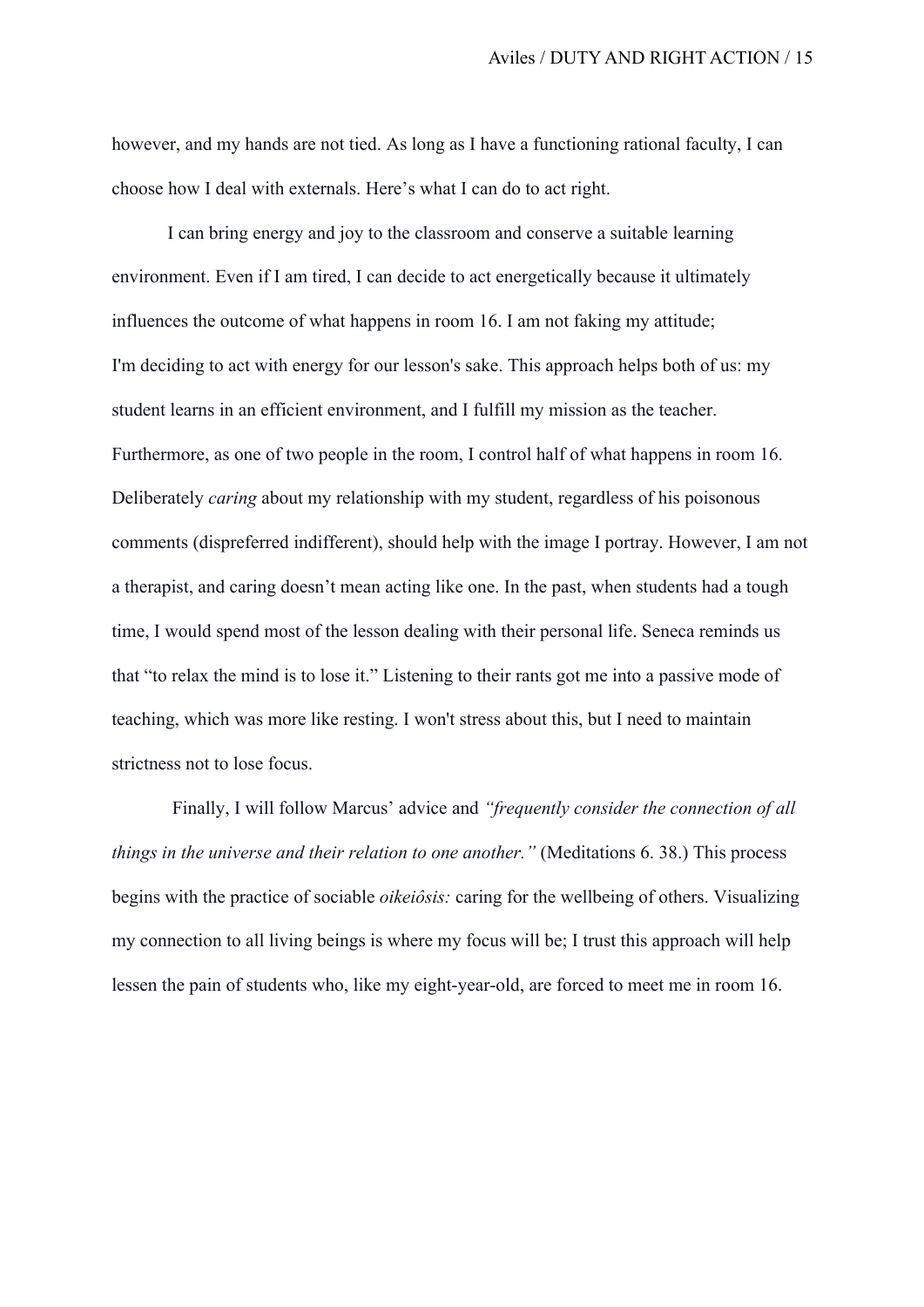## III. Option One

*"Abuelita! Abuelita! Abuelita!"* they cheered as I walked on stage to pick up my certificate of participation. *Abuelita* is Spanish for grandmother, and they called me so because I went to bed early and avoided parties. The nickname didn't bother me that much because I was not always an *Abuelita.* Once 8 pm came around, each of us turned into one mastermind everyone playing their individual roles for the good of the whole orchestra. I was there to play my part and contribute my portion. That had nothing to do with the names they called me.

As an introvert, my nature came up practical when I moved to Germany in 2012. Besides trying to get an orchestra job, I had most of the day to be with my girlfriend (now wife) or be alone, which I fully embraced. However, today after eight years of living here, I still don't consider Germany my home. I don't belong here, but neither did I belong with the musicians I toured years ago. They even spoke my language and loved what I loved. Maybe I just don't belong anywhere. Nonetheless, I often want to go back to the U.S., where I have fond memories. Yet I know this desire makes me a victim of the declination bias, which says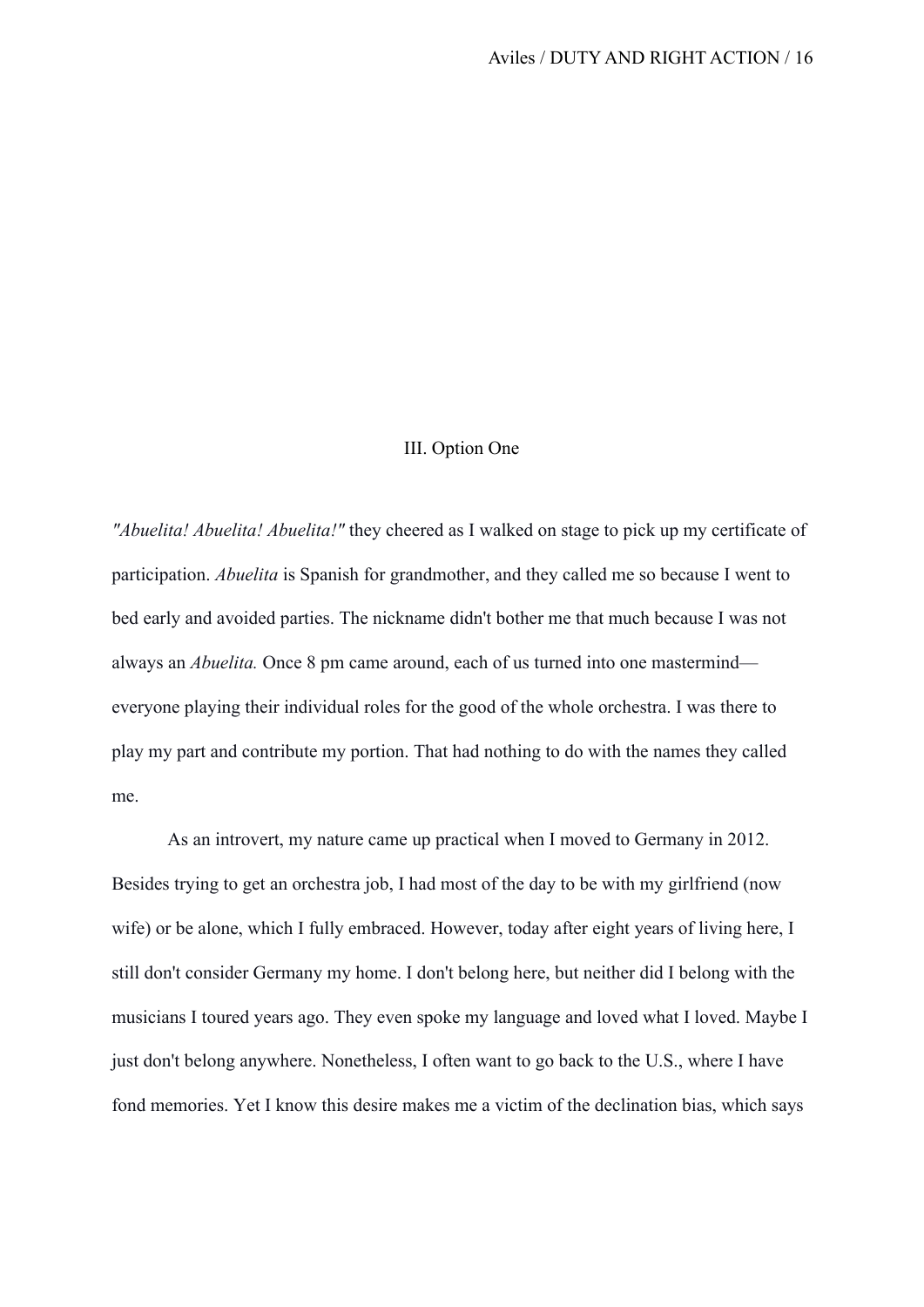that one sees the past as more glorious than it was and the future as harsher than it will likely be.

My desire to move out is secretly a desire for easier challenges. However, no one assures me these will be any easier in the U.S. It is interesting because I once read that if we achieve a life free of adversity, our minds create some obstacles. It seems we *need* hardships. The nature of our world demands us to thrive by enduring adversity, perhaps for the sake of the transformation we undergo. After conquering our obstacles, we end up stronger, wiser, evolved. And if the reason for existence is really to evolve, then Earth is just a battlefield designed for this transformation.

Into what do we evolve? I don't think it matters. Philosophies and religions provide us with speculative answers, but Stoics don't care about what happens after death. They focus on the now, and it is now that we can *act right*, which I will argue is a requirement for evolution. Because right action can only be executed in the present, Fate has an active role. It is Fate who brought me here, to this very moment. Now, I can *choose* how I deal with what Fate is handing me (compatibilism). In light of this, I see three options:

1. Follow Fate, aim toward right action, fight, grow, and evolve (in favor of Providence and free will).

2. Be stubborn and try to redirect Chrysippus' cart my way, ignore the open door of Fate and try to open a door that's locked and unavailable, be troubled, and reject the theory that we are on Earth to evolve (deny Providence).

3. Sit on a couch and fatalistically let externals impact me while denying free will.

Most of us alternate between all three options at different periods of our lives; however, orthodox Stoics would continuously try to choose option one, arguably the path of the Prokopton. The best justification I can currently give for taking this path is that no matter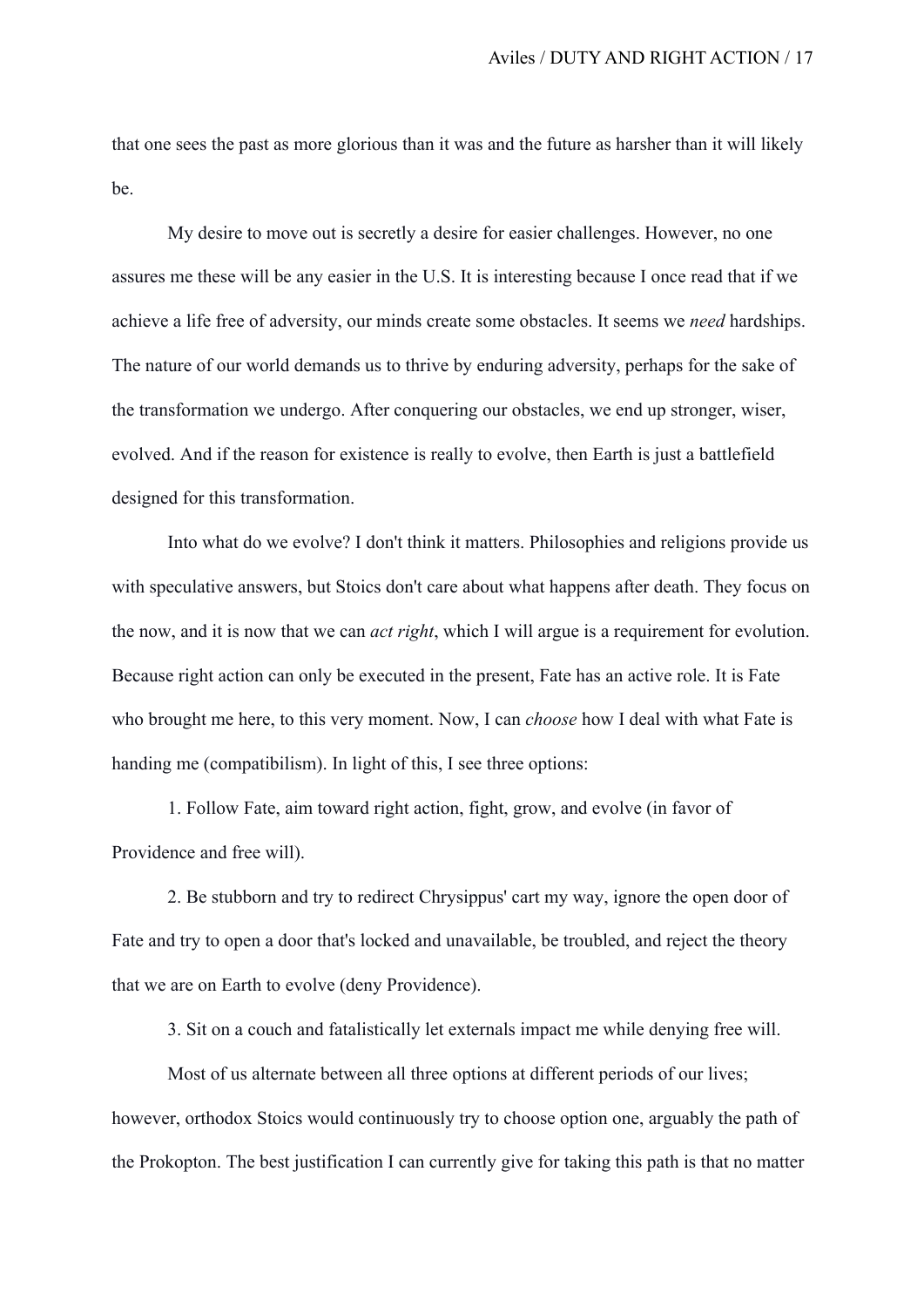how much one struggles to open a locked door (option 2), one cannot know where it will lead to; just as one cannot know what Fate (and its open door) will bring (option 1). Since we can't know, and we believe Providence arranges Fate, then we can proceed, sanely, to what nature decided is available now. The last choice, option 3, denies free will and thus isn't compatible with Stoic doctrines either.

In his essay *Allegory of Doors* (2014), Wiegardt explains how to know when we stand before Perseverance's wall; this is when we only see one door. If the wall has two open doors, then it is the wall of Decision. Finally, when there are many doors, but only one is open, that's the wall of Doubt, and the open door is the door of Fate. Wiegardt's approach is a fantastic way of looking at the options! However, one still needs to learn to recognize, in real life, whether a door is open or locked. The path of the Prokopton teaches precisely that! We can use Stoic doctrines to learn to accept the open door of Fate.

I took the open door of Fate when I accepted the name *Abuelita*. But I'm convinced that my desire to move out of Germany is a desire to open a closed door. Seneca wrote, *"[A] change of soul rather than a change of climate."* A change of soul entails working on one's character, which we use to manage externals. Our character holds our beliefs, but it's the *will* that reinforces those beliefs to become right action. Therefore it's crucial to strengthen the will by adhering to a strict routine of self-discipline. These adjustments can positively influence our actions to amount for our desired evolution—which I argue is the purpose of existing.

I'm just learning to recognize the different kinds of doors in front of me. I cannot tell with complete certainty if the door of "moving out" is open or locked. However, as a practicing Stoic, I want to choose option one consciously. And if I study my past, I can see that Germany is the perfect place for me to evolve. It was the struggle of dealing with the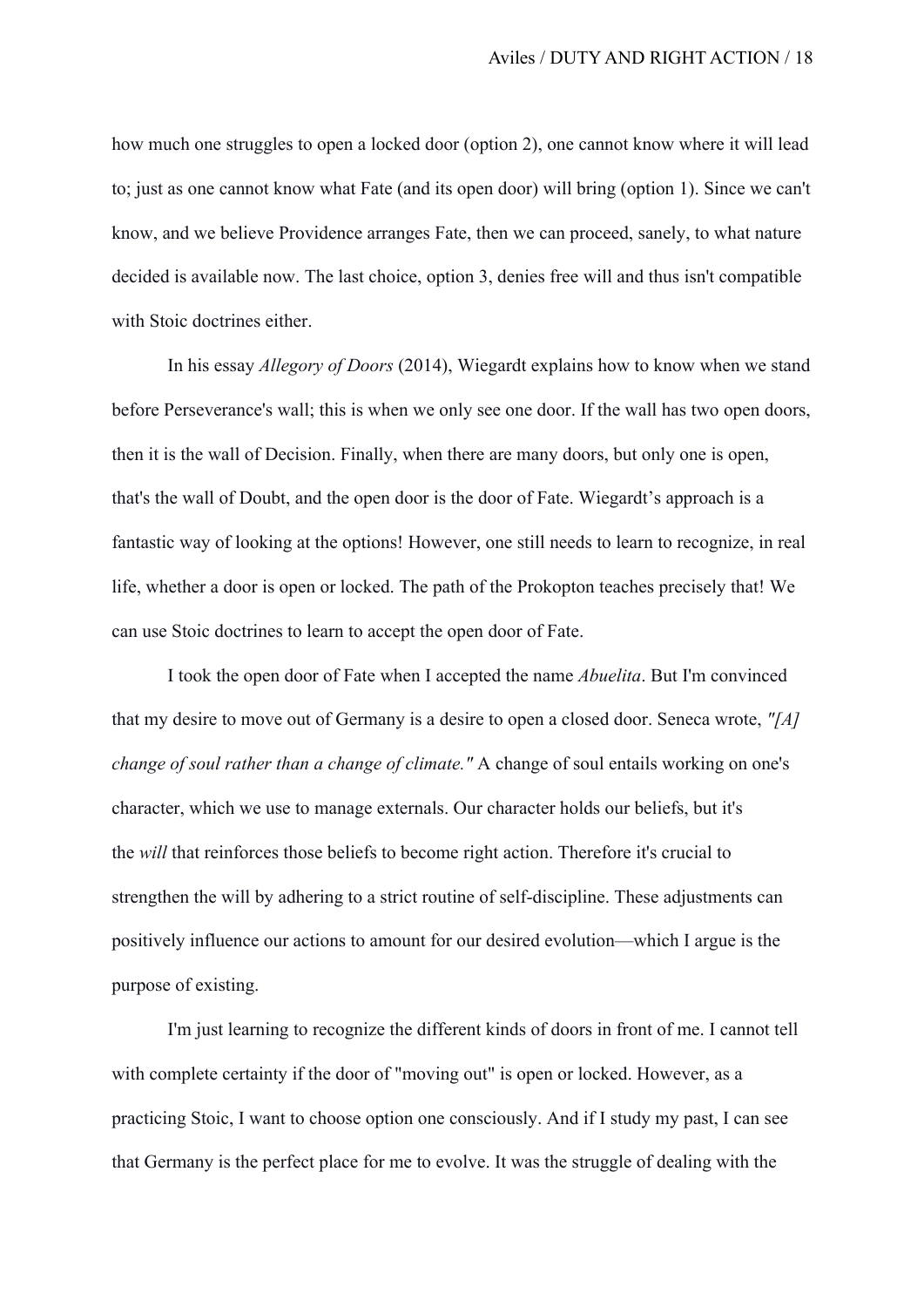language, the culture, and loneliness that ultimately led me to Stoicism. In this sense, Germany is what I need. If I look at the last eight years without judgment, all I see is evolution. Ultimately, what I want.

Like Seneca, Marcus also suggests turning inward instead of running away (moving out) to find the cure for our so-called problems. He wrote, *"Men seek retreats for themselves, houses in the country, seashores, and mountains, and you too are wont to desire such things very much. But this is altogether a mark of the most common sort of men, for it is in your power whenever you shall choose to retire into yourself. For nowhere, either with more quiet or more freedom from trouble does a man retire than into his own soul, particularly when he has within him such thoughts that by looking into them he is immediately in perfect tranquility. And I affirm that tranquility is nothing else than the good ordering of the mind. Constantly then give to yourself this retreat, and renew yourself, and let your principles be brief and fundamental, which, as soon as you shall recur to them, will be sufficient to cleanse the soul completely, and to send you back free from all discontent with the things to which you return."* (Meditations 4.3)

The Meditations were an exercise Marcus used to retreat into himself and cultivate right beliefs. Pierre Hadot wrote, *"To repeat the dogmas to oneself, or write them down for oneself, is 'to retreat,' as Marcus says (IV, 3, 1), "not to the countryside, the seashore, or the mountains," but within oneself. It is there that one can find the formulas "which shall renew us.* <sup>10</sup>*"*

<sup>10.</sup> Hadot, P., Chase, M. and Marcus Aurelius, 1998. *The Inner Citadel*. Cambridge, Mass: Harvard University Press, p.38.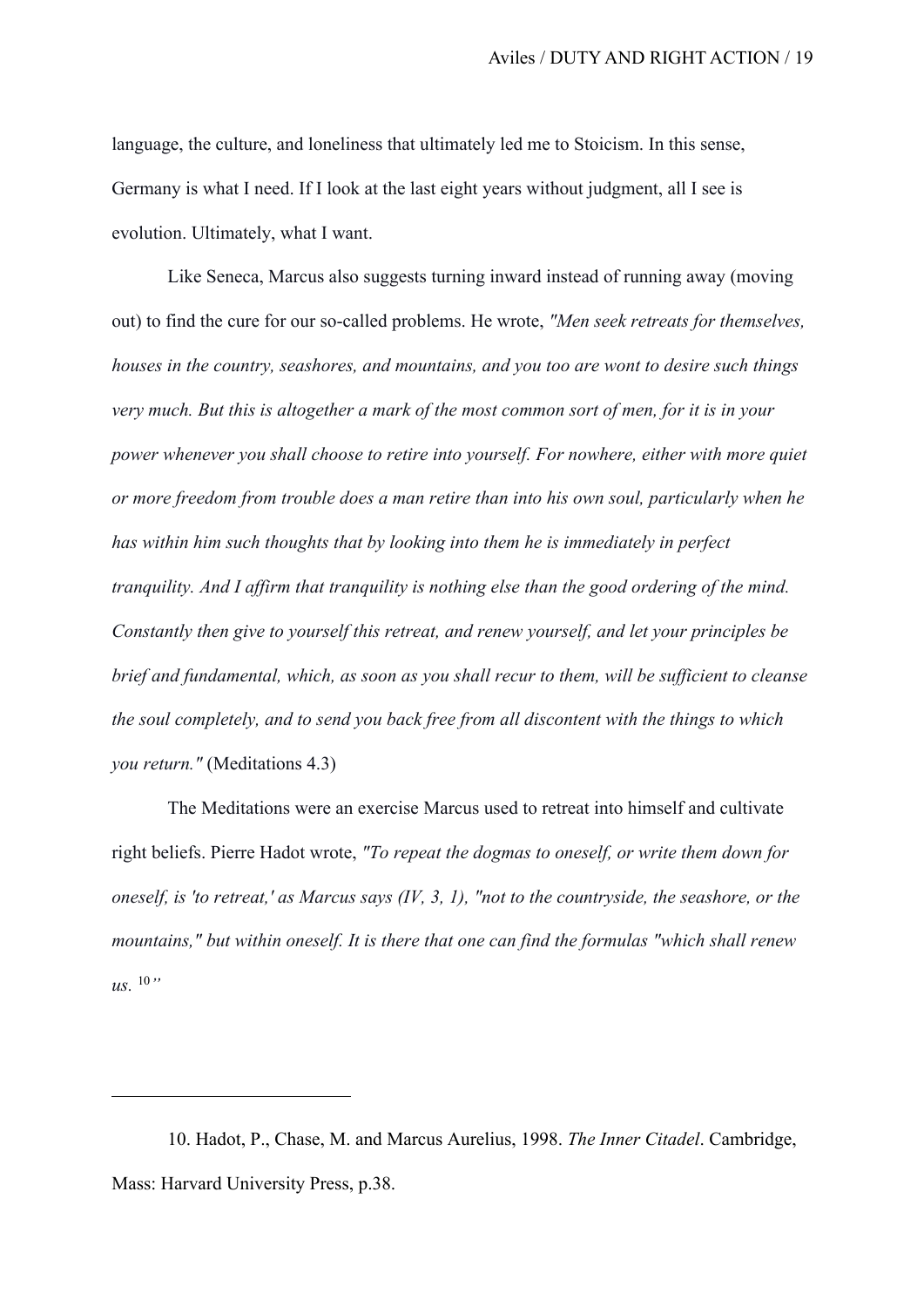Elsewhere Hadot calls the practice of writing to oneself a therapy (*The Inner Citadel*, p. 50). Although I have not yet tried writing my own *hypomnemata* and cannot say anything about its benefits, I plan to work with this format soon. Nevertheless, I have spent many hours using meditation to retreat into myself. Meditation induces gratitude, which I visualize as a force field that begins in the self and expands outward to cover everyone and everything (inspired by Hierocles). Moreover, this force field of gratitude welcomes dispreferred indifferents. Epictetus wrote*, "it is easy to praise Providence for anything that may happen if you have two qualities: a complete view of what has actually happened in each instance and a sense of gratitude. Without gratitude what is the point of seeing, and without seeing what is the object of gratitude?"* (Discourses, 1.6.1–2)

A complete view (the view from above) helps me put into context my encounters with dispreferred indifferents. For example, I have almost no help raising my kids (ages 2 and 4). My family does not live in Germany, and I often wish my circumstances were different. But by actively choosing option one, I'm agreeing with Fate and welcoming the *challenges* that she assigns to me and that belong to this path. Everything is in a constant state of becoming. Seeing life as a moving river can help me embrace those dispreferred indifferents because I understand everything is in flux; annoying indifferents won't last forever.

Today I live in Germany. Tomorrow I may not, or maybe I'll stay here until old age. What a great mystery!

Musonius Rufus taught, *"Even if someone has deprived us of our country, he has not taken away our ability to endure exile."*11 Fate may have closed the door to move out, but she

<sup>11.</sup> Musonius Rufus, King, C. and Irvine, W., 2011. *Musonius Rufus*. [United States]: Createspace, p.48.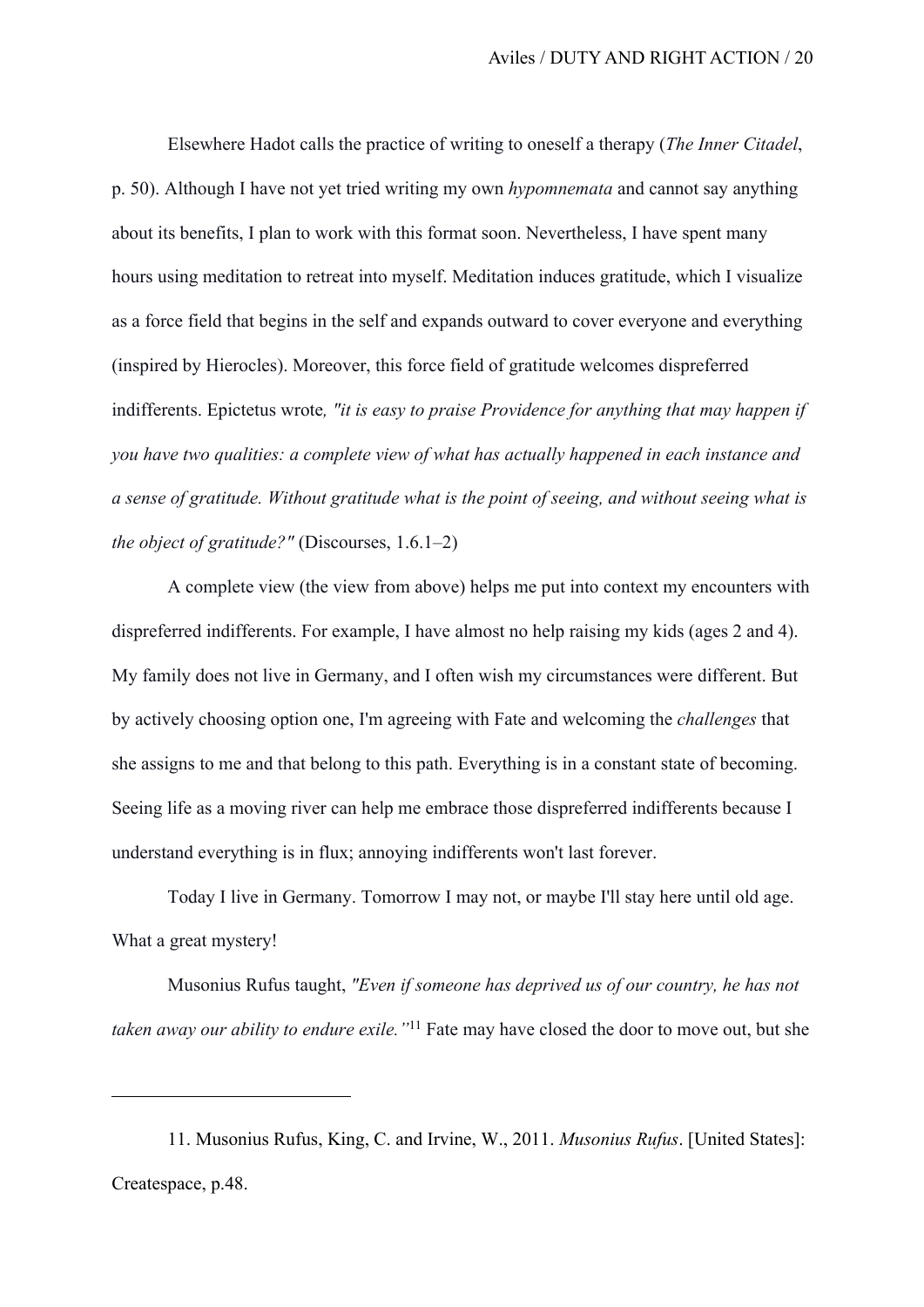also gave me the strength to endure it. Option one supports that everything that happens contributes to the health of the cosmos, even my own feeling of exile. Therefore, I will gladly accept each challenge handed to me by Fate because it's my choice to *choose* option one. It's my choice to smile at the present moment. As a Stoic in training, I understand it's all I have.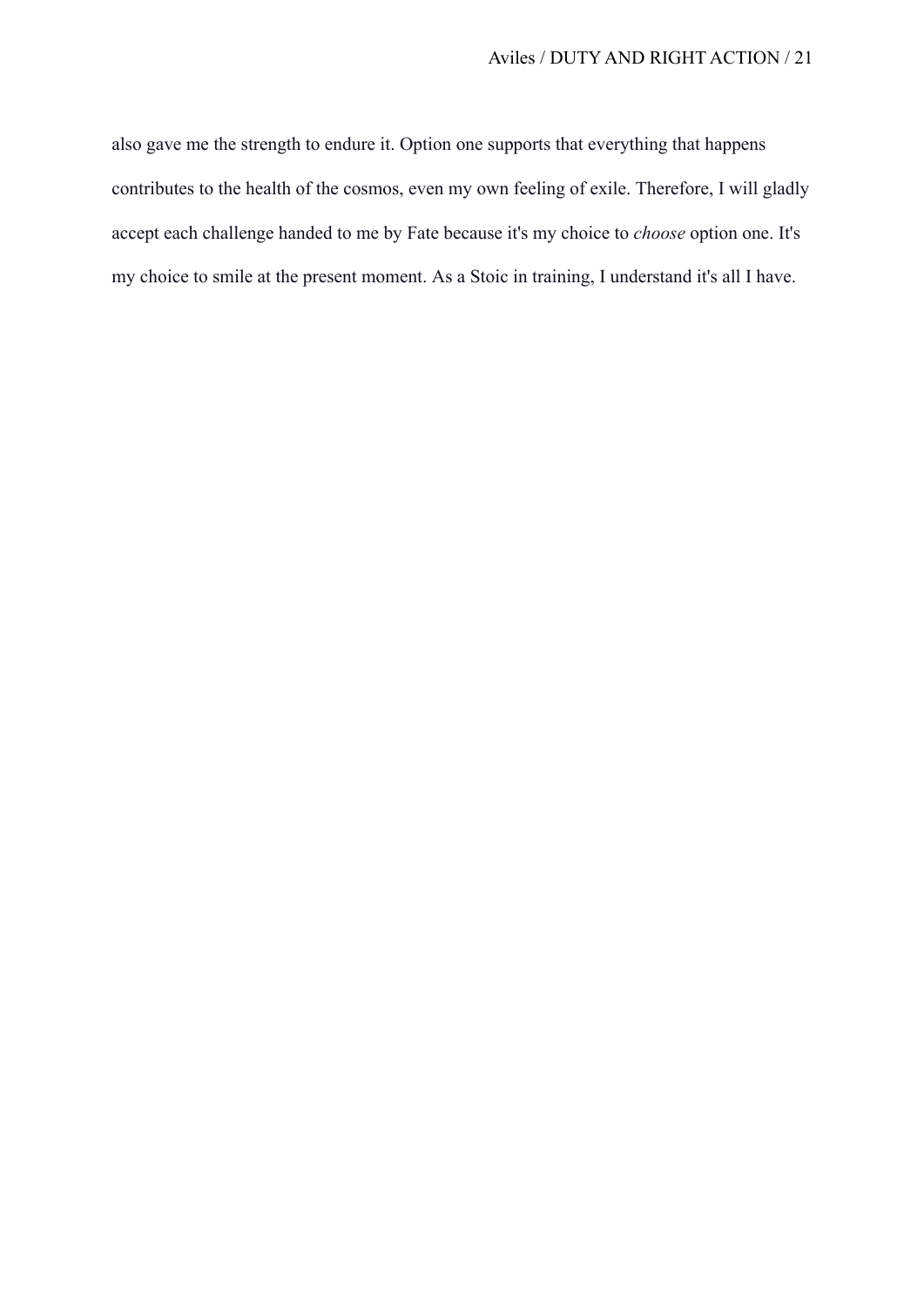## IV. God is Free of Vice

I was 12, and god was angry at me. He shoved me into a closet, but I can't remember why. When he finished punishing me, he cursed and threatened to return even more ferocious next time. After the beating, my upper body ended up purple. I feared god. I feared him for a long time.

*"After the discourse concerning gods and country, what other person could one mention first if not one's parents? Hence we must speak about these, whom one would not err in calling as it were second and terrestrial gods, and indeed because of their nearness, if it is lawful to say so, even more to be honored than the gods."*<sup>12</sup>

I grew up in Aguada, a small town known as the Vatican of Puerto Rico. In my community, if a girl got pregnant before marriage, she was rejected like a bag of shit. My grandfather would have been the first in line to get rid of such sinners. He was the leader of various movements within the church, and everybody in town knew him well. Grandfather

<sup>12.</sup> Ramelli, I. and Konstan, D., 2014. *Hierocles The Stoic*. Atlanta: Society of Biblical Literature, p.83.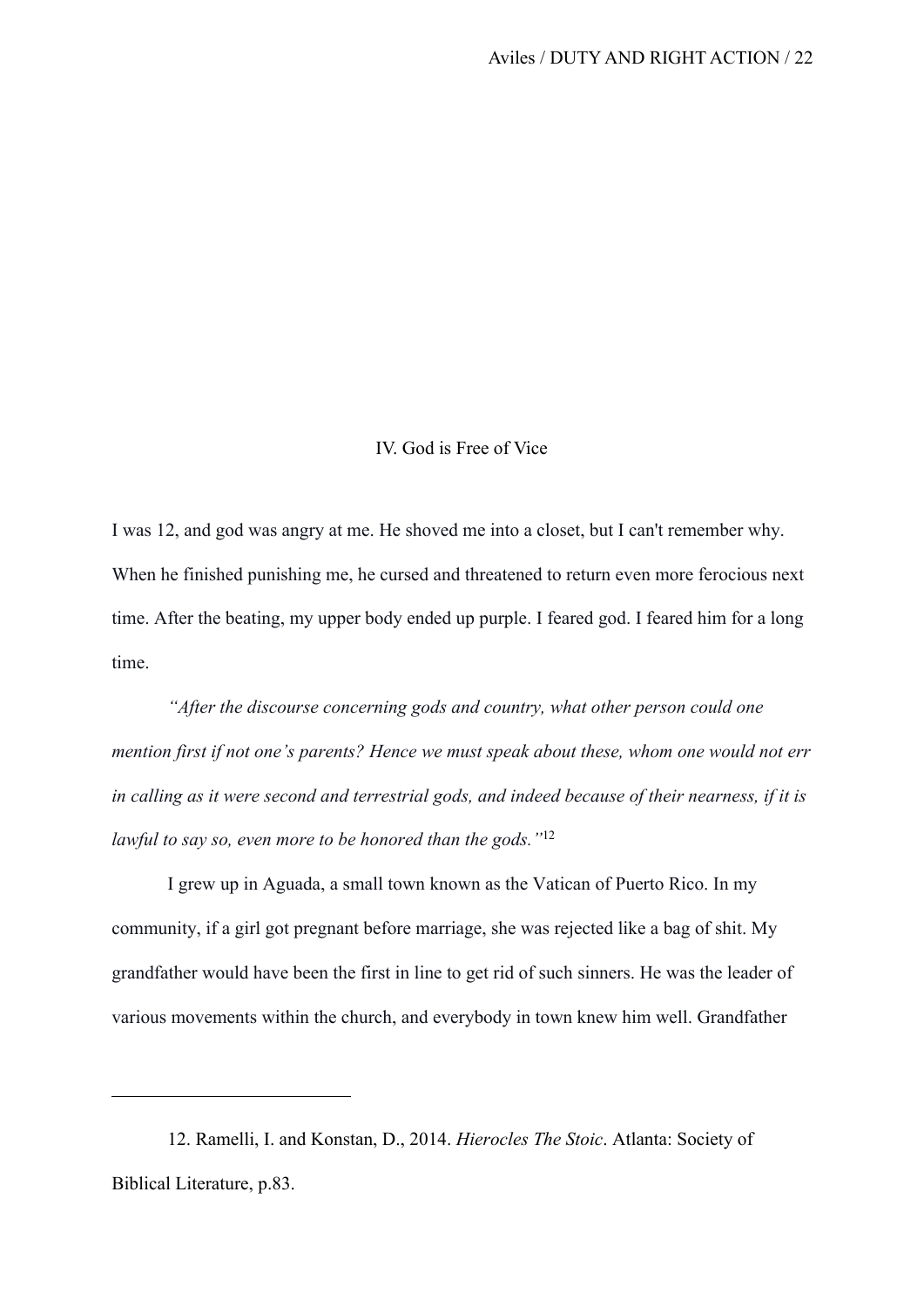raised his kids in a strict Catholic environment, and my father, in turn, raised me in a similar version of that strictness.

In the Vatican of Puerto Rico, one has to play by the church rules or else be thrown to the wolves with all the unmarried pregnant ladies. My dad understood the rules of the game and played it expertly. He is intelligent, astute, and a natural leader, and when my grandfather died in the 1990s, he became the alpha male of a big family. In our sexist conservative town, my dad was a king. Family members used to ask for his advice on all kinds of matters. He had all the answers. To this day, I've never heard him say he was wrong about something. I don't think he believes he is ever wrong. Maybe because people who are wrong in my town are thrown to the wolves, better pretend you are a god.

I always saw my father as a powerful person. He inspires fear. These days if I am not attentive, I would impulsively react fearfully around him. As a boy, I avoided him as much as I could. Once I broke my bike and was so afraid that I hid it for months. I feared he would find the bike and destroy my face. I couldn't sleep well. He finally discovered my broken bike on my birthday, and luckily my mom didn't let him punish me.

The only person who dared confront my dad was my little sister. She publicly left the Catholic Church for the Seventh Day Adventist, shattering the image of my father. My dad was never really a devoted Catholic. Most people weren't; you went to church to be seen in church. Sadly, my dad's image was more important than whatever his daughter was feeling at that moment. Was my dad wrong? Well, to answer this question, we have first to define wrong.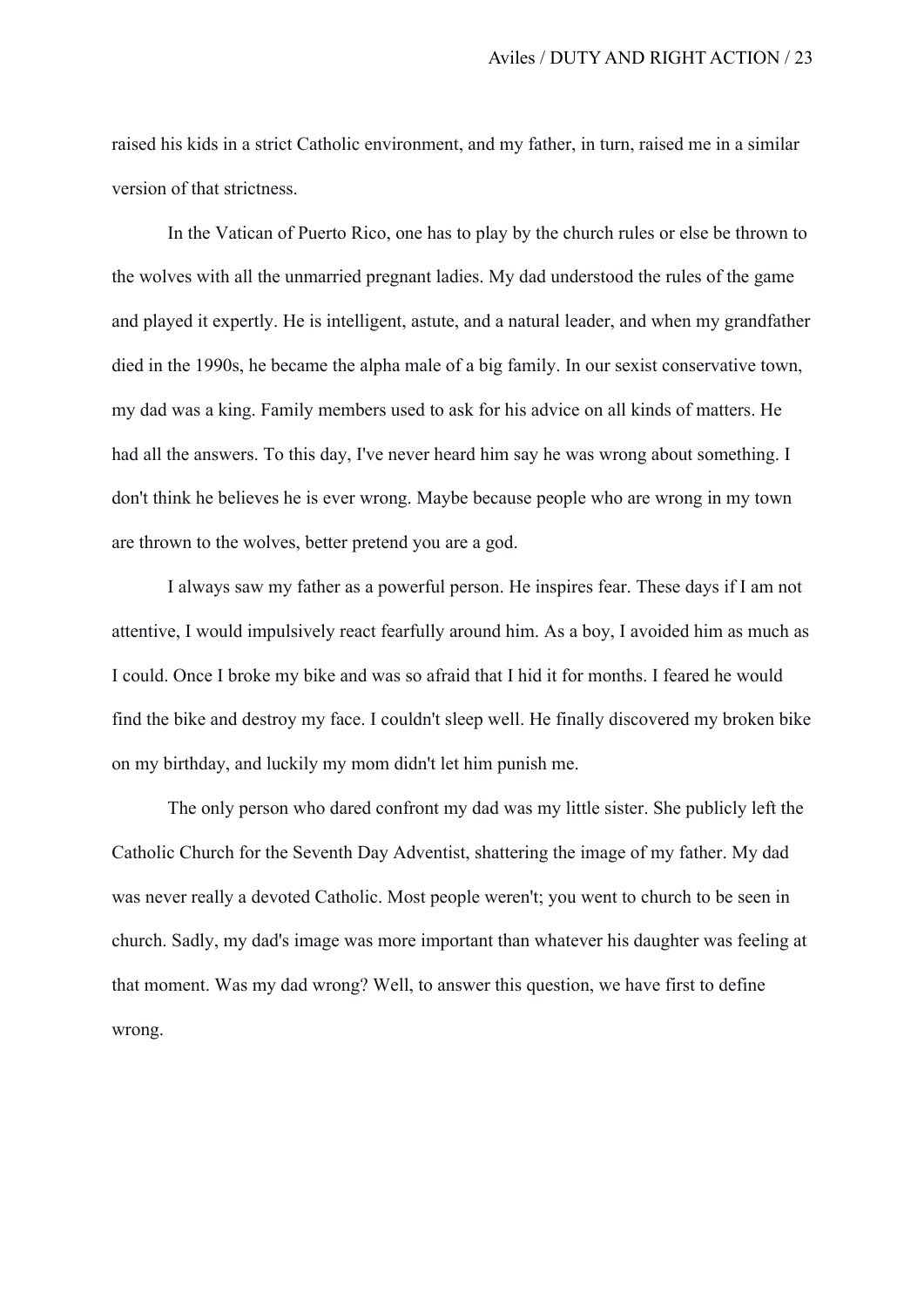The Stoics agree with Socrates that no one ever does wrong willingly. They act following what they believe to be right<sup>13</sup>. The ignorance of my father contributed to his vicious actions. He couldn't have acted otherwise. Nonetheless, injustice is a vice, and not doing anything about his unjust actions is also an injustice. My father is wrong when he acts unjustly, but as we'll see, his actions cannot harm anyone without their consent.

*"Appropriate actions are largely set by our social relationships. In the case of one's father, this involves looking after him, letting him have his way in everything, and not making a fuss if he is abusive or violent. "But what if he's a bad father? " Do you think you have a \*natural affinity only to a good father? "No, just to a father." "Suppose your brother treats you badly. In that case, maintain your fraternal relationship to him. Don't think about why he behaves that way but about what you need to do to keep your will in harmony with nature. No one else, in fact, will harm you without your consent; you will be harmed only when you think you are being harmed. So make a habit of studying your social relationships – with neighbors, citizens, or army officers – and then you will discover the appropriate thing to do." (Enchiridion 30)*

Epictetus would say that my father's abusive and violent acts are not up to me and that his vicious actions cannot harm me without my consent. I believe it. I truly do. But I don't possess the knowledge that: "My father does not hurt me without my consent." I have gathered the information, but I haven't convert it into knowledge. For the Stoics, knowledge doesn't just happen immediately. First, one receives an impression; then, one assents to it. This information now turns into a cognition, which over time, and after the cognition interlaces with other ideas, becomes knowledge. My lack of knowledge may be why I cannot

<sup>13.</sup> Sellars, J., 2006. *Stoicism*. Chesham: Acumen, p.47.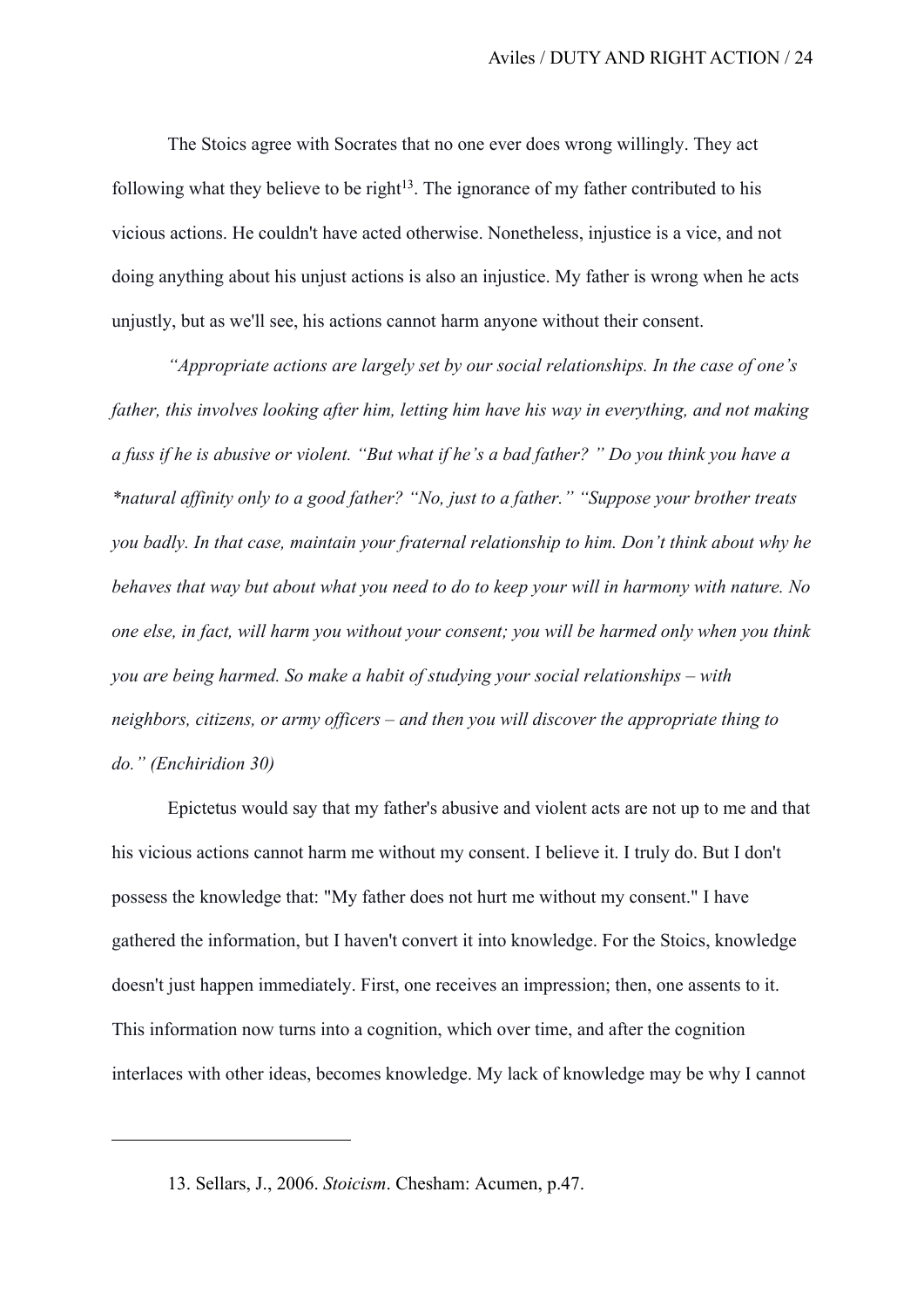follow Hierocles in calling my dad a god (however, I am all for honoring parents, which I'll discuss in a minute). The following excerpt is disturbing for the reasons above mentioned:

*"The most excellent name for our parents was when we called them gods, to this idea we must add another, that we must consider ourselves as kinds of ministers and priests in our home as in a temple, elected and consecrated by nature itself and entrusted with the tendance of our parents."*<sup>14</sup>

Nature elected my father for me, and I honor that choice. I honor human evolution and the natural processes that got us to this point. I honor Nature. Moreover, I am a minister, but my god is not my father, my god is Nature, and my temple is not my home; my temple and home is the world. Heraclitus wrote, *"the One is made up of all things, and all things issue from the one (fr. 58).* " From our cosmologist's perspective, my father can be a god as much as everything else can be a god. However, if we define god as a being free of vice, then the Stoic sage is more likely to be a god. By this definition, my dad and everyone else who acts viciously cannot be a god.

Further, I can disobey my father and act right, but I cannot disobey the gods (Stoic god) and act right. Therefore, my father is not a god in the way the Stoic god is a god. Musonius taught, *"If someone refuses to obey a person who is doing something wicked, unjust, or shameful- whether that person is his father, a ruler, or even, by Zeus, a despot- he is not disobeying, and he certainly isn't being unjust or doing something wrong. A* 

<sup>14.</sup> Ramelli, I. and Konstan, D., 2014. *Hierocles The Stoic*. Atlanta: Society of Biblical Literature, p.83.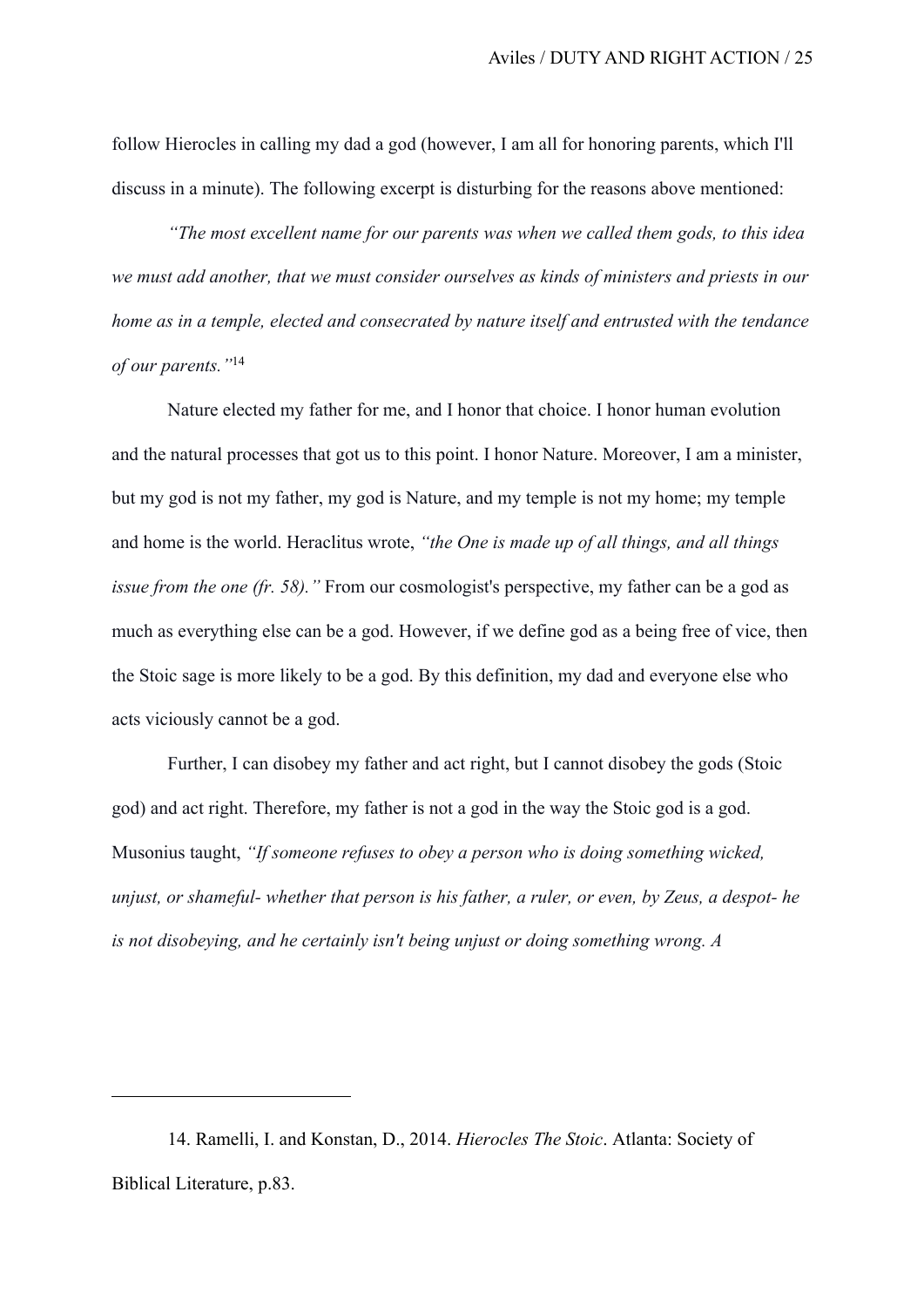*disobedient person is one who ignores or disobeys orders that are right, honorable, and beneficial. That is what a disobedient person is."*<sup>15</sup>

I honor my father as someone who provided for me and wished for my well-being. My father is the reason I am a musician. He paid for music school, drove me to concerts, and bought me various musical instruments that eventually shaped my life. Each note I played and will ever play carry his name. He planted that seed, and I honor him for those gifts. My honor is a sign of gratitude for those preferred indifferents I received that contributed to my development. However, indifferents are indifferents and in no way related to virtue. My father's actions, both abusive and supportive, were indifferents. The only good lies in my decision to act right toward him and his actions. My detachment from indifferent events, and my focus on what I can do to act right consistently toward them, is the foundation of my Stoic practice. Perhaps one day, when I detach even more from the subjective idea of good and further embrace the virtues as the only good, I may agree with Hierocles that parents are indeed terrestrial gods.

#

<sup>15.</sup> Musonius Rufus, King, C. and Irvine, W., 2011. *Musonius Rufus*. [United States]: Createspace, pp.65-66.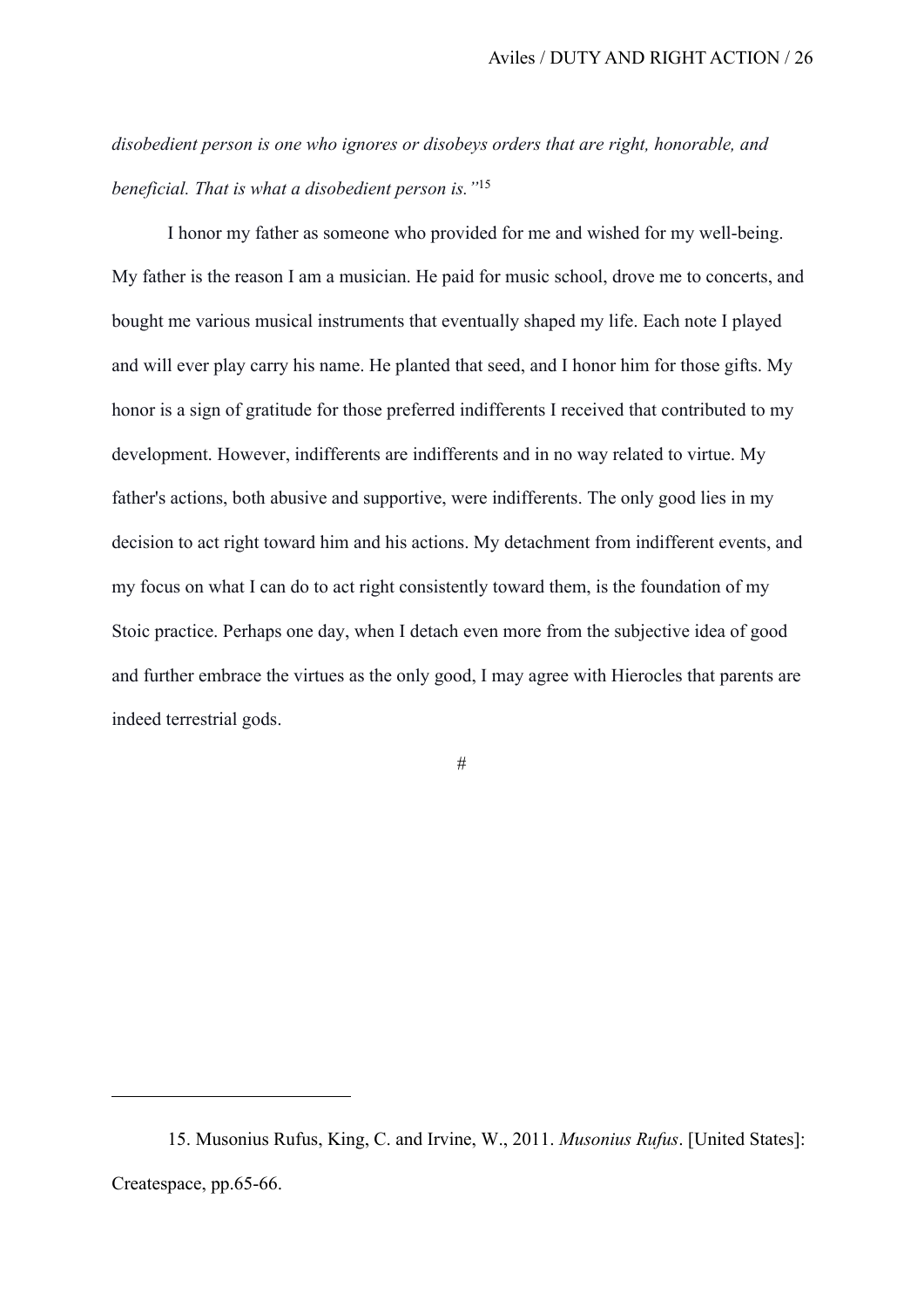## Conclusion

In this essay, I gravitate toward the Stoic conception of Fate and the thesis of compatibilism to identify: (1) possible right actions toward the Stoic god as Fate, (2) duty toward the country, and (3) moral obligation toward parents.

For the Stoics, Fate is the product of a causal nexus comprising of external and internal causes. Nature controls externals, whereas our character and attitude form internal causes. In Part I, my external and internal causes clashed because my attitude (internal cause) did not align with my external causes; this accounted for distress. To eliminate my affliction, the Stoics suggest aligning my attitude with the will of Universal Nature. It is my choice to decide to find meaning in what Fate assigns me. I can decide to find fulfillment from the circumstances given.

Viktor Frankl wrote that *"what is meant by fulfillment is the fulfillment of meaning rather than fulfillment of the self."* After failing to get an orchestra job for years, I had two choices. Be angry at the gods and the world, or accept Fate gladly and try to make the best of what I got. When I decided to agree with Fate as part of an experiment, I felt Frankl's fulfillment of meaning. I also shifted my attention to see what I can do (glass-half-full point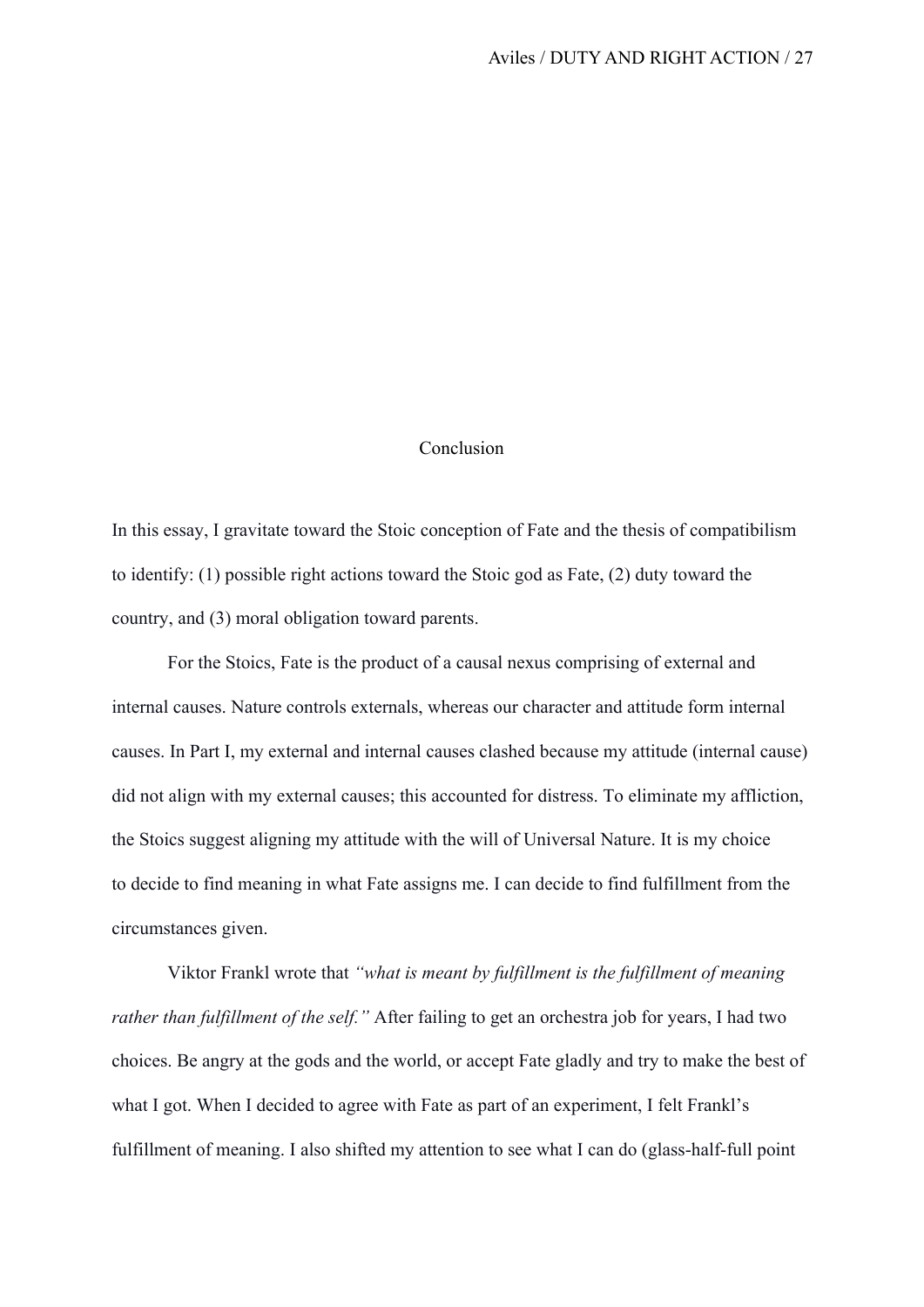of view). Because I don't have an orchestra job, I can spend many hours a day with my kids; I can pursue personal projects; I can study Stoicism. Also, I realized I can play an essential role in the evolution of other souls, namely, my students'. I can make it my mission to impact their lives through music and as a listening friend and fellow cosmopolitan citizen of the world.

In writing Part II, I separate myself from my self to see difficult events from the context of the Whole. Stoic cosmology supports that everything is one, and the practice of cosmopolitanism helps All evolve by encouraging its individual parts to care for the health of All. This is what Hierocles' sociable oikeiôsis is all about. In this section, I distinctly called Pneuma, love because I see love as a law that encompasses all things. If the Cosmos is conscious and benevolent, and we are one with It, then, like humans, the Cosmos may exert love to nourish and care for its individual parts helping to ensure its best evolution. However, this is a hypothesis, and like the argument for a providential cosmos, we cannot prove or disprove it concretely. Our job as Stoic philosophers is to come up with our own conclusion and decide which way of thought makes more sense to us.

I delved further into the Stoic conception of Fate in Part III. However, unlike in Part I where I studied Fate from a subjective viewpoint, I proposed an option available to everyone as a result of the wiggle room (free will) we get from the thesis of compatibilism. For the Stoics, our so-called problems are opportunities to practice virtue. By constantly wanting to accept Fate, aim toward right action, fight, grow, and evolve, we begin a pilgrimage toward the ideal of the Stoic sage. Stoics call this the path of the Prokopton. A path that teaches us to stop judging life's events as good or bad and accept them for what they are: mere indifferents, things that just are. Because we are so used to add value judgments to life's indifferents, it becomes challenging to stop judging events. Moreover, some of the things we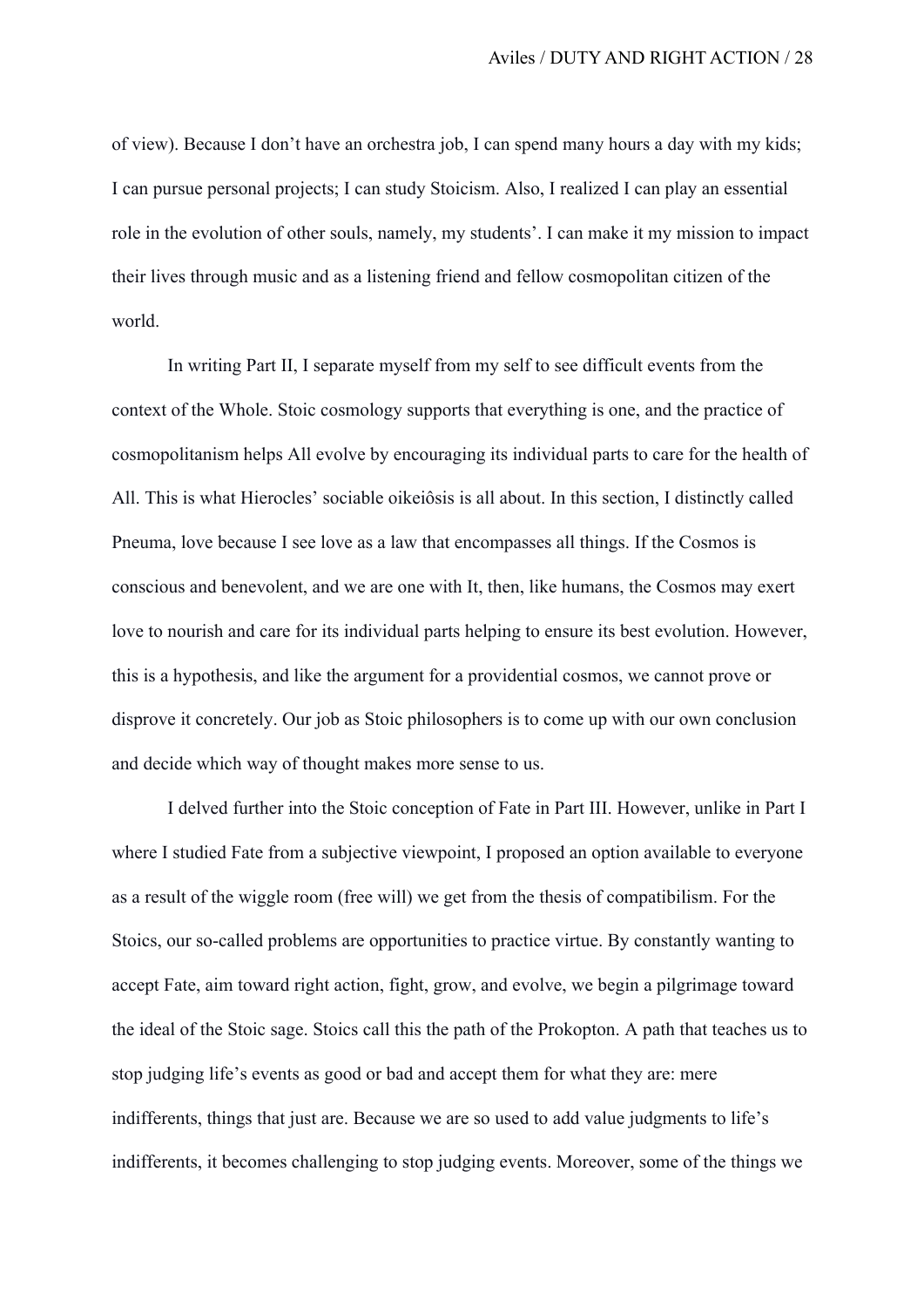consider "bad" are only challenges that belong to the path, helping us evolve. Our cosmologist Heraclitus reminds us that *"Good and bad are one."* (Frag. 56, Burnet)

Lastly, in Part IV, I disagreed with Hierocles that parents are gods, at least in the way the Stoic god is a god. The behavior of parents (and everyone else) is an indifferent to us individually. Parents' actions have nothing to do with how we react to them. For the Stoics, the only good lies in our decision to act right toward their vicious and virtuous actions. On the other hand, I agreed with Hierocles that one should honor one's parents and express gratitude toward the gifts they offer us. Gratitude completes the circle they started when they conceived us and provided for us. It would be unfair not to pay our respects to those who helped us thrive in this world.

#

Over the last three months, I have noticed small changes in my Stoic practice, especially in how I deal with impressions. I'm getting better at stripping impressions bare and distilling them using Stoic doctrines. I catch myself thinking: Is this an indifferent? An opportunity to practice patience? Courage? Compassion? Love? Once I assent to the adequate impression, "bad" emotions don't arise. This practice has been most effective concerning my feeling of exile.

Finally, I conclude that the best I can do with this short time allotted to me is to love All. To love All is to practice selflessness, which usually leads to right and virtuous actions. My former tutor, Dirk Mahling, made me aware of the following excerpt by Lawrence Becker, which fully supports my conclusion.

*"Living virtuously is the process of creating a single, spatiotemporal object—a life. A life has a value as an object, as a whole. It is not always the case that its value as an object will be a function of the value of its spatiotemporal parts considered separately. But it is*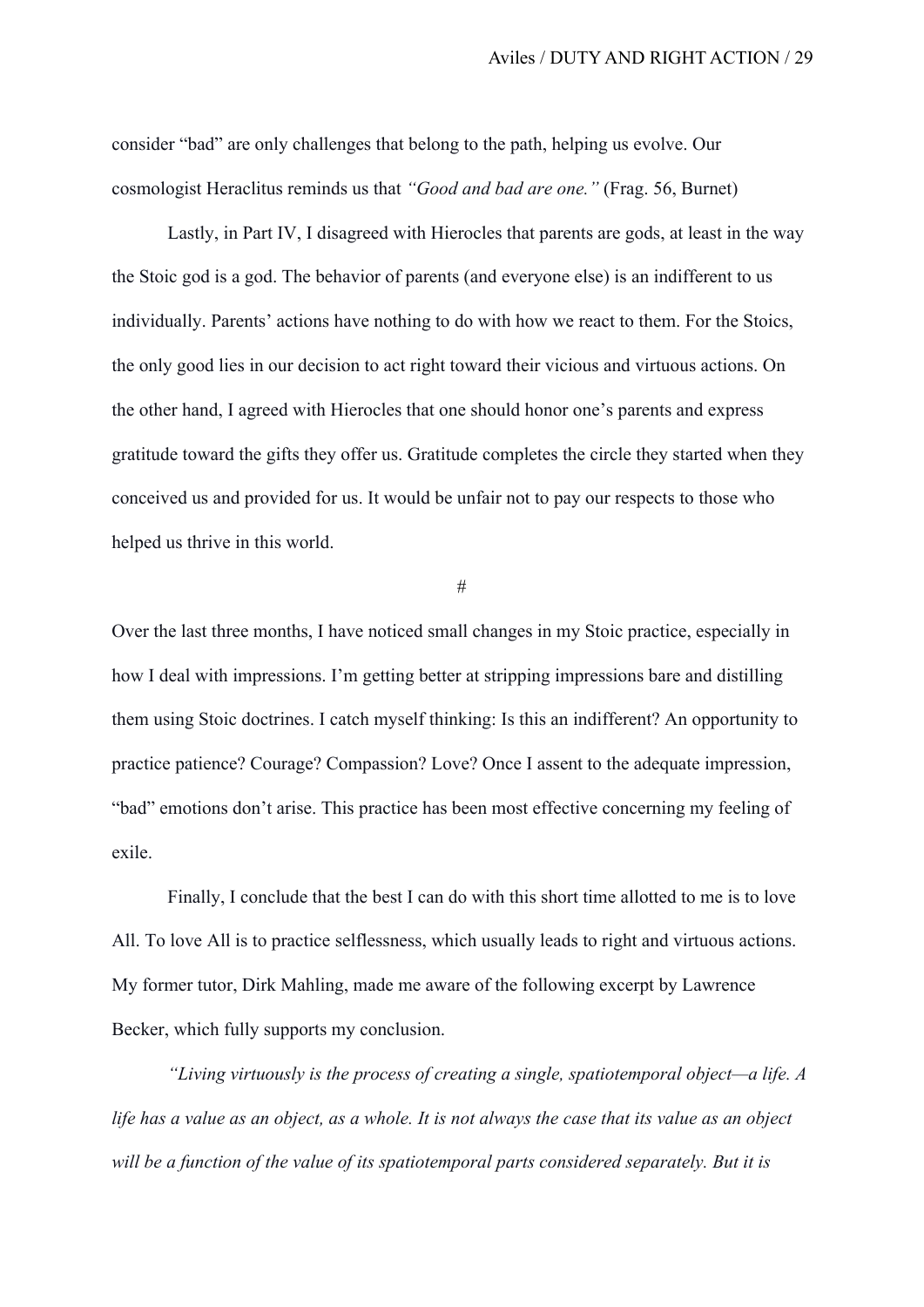*always the case that an evaluation of the parts will be incomplete until they are understood in the context of the whole life. What seems so clearly valuable (or required or excellent) when we focus on a thin temporal slice of a life (or a single, long strand of a life) may turn out to be awful or optional or vicious when we take a larger view. And it is the life as a whole that we consider when we think about its value in relation to other things, or its value as a part of the cosmos."* <sup>16</sup>

<sup>16.</sup> Becker, L., 2001. *A New Stoicism*. Princeton University Press, p.20.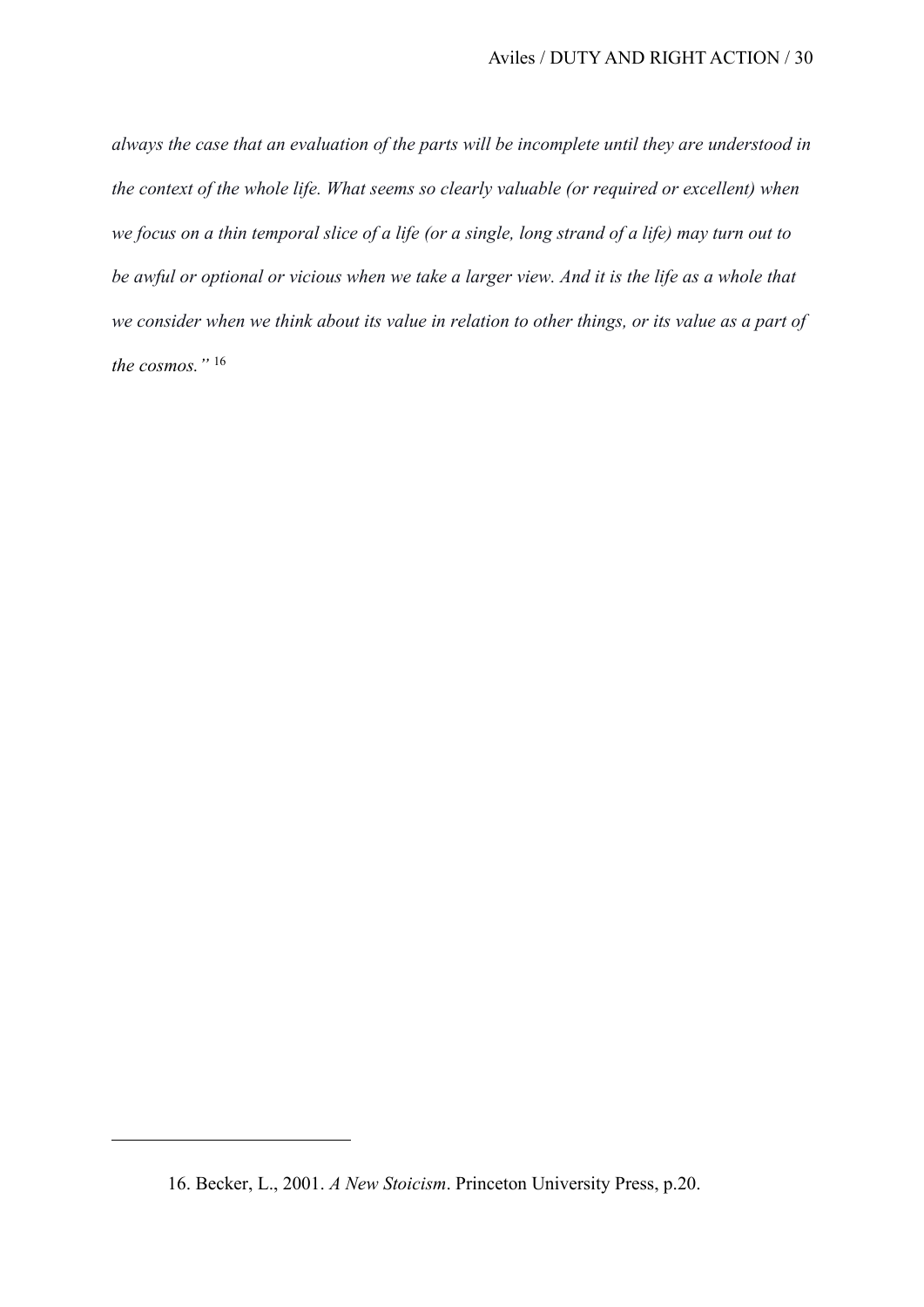# Bibliography

Arrian, 1944. *Discourses of Epictetus,* trans. T. Higgenson. Walter J. Black.

Aurelius, M., 1964. *Meditations,* trans. M. Staniforth. Penguin Books.

Becker, L., 2001. *A New Stoicism*. Princeton University Press.

Burnet, J., 1908. *Early Greek Philosophy*. 2nd ed. London: Adams and Charles Black,

pp.146-156.

En.wikipedia.org. 2020. *Apatheia*. [online] Available at: <https://en.wikipedia.org/

wiki/Apatheia> [Accessed 14 September 2020].

Frankl, V., 2014. *The Will To Meaning*. Plume.

Graver, M., 2009. *Stoicism And Emotion*. Chicago, Ill.: University of Chicago Press.

Hadot, P., Chase, M. and Marcus Aurelius, 1998. *The Inner Citadel*. Cambridge,

Mass: Harvard University Press.

Hierocles, Ramelli, I., Konstan, D., Stobaeus., Suidas, 2009. *Elements Of Ethics,* 

*Fragments And Excerpts*. Atlanta: Society of Biblical Literature.

Musonius Rufus, King, C. and Irvine, W., 2011. *Musonius Rufus*. [United States]: Createspace.